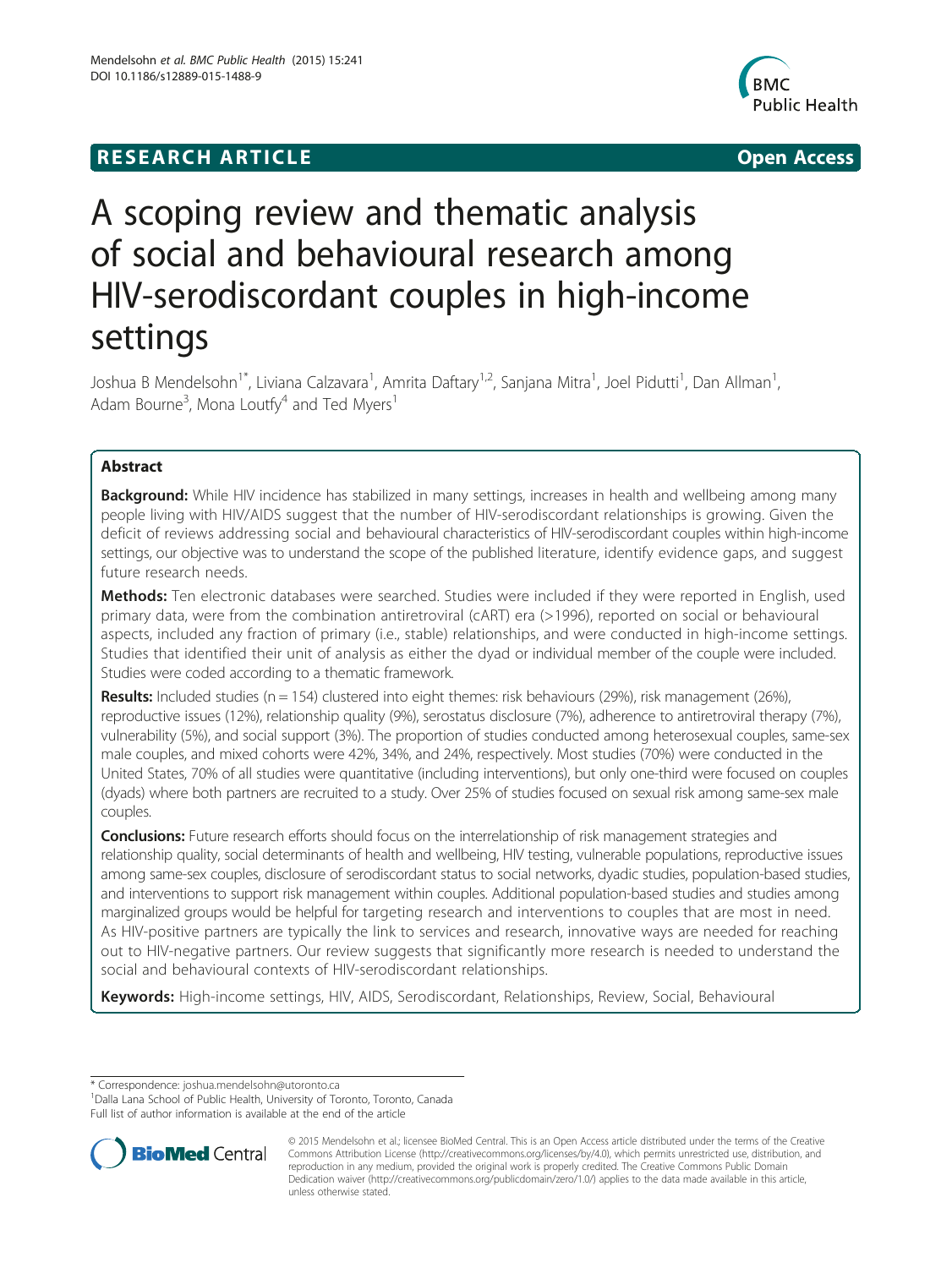#### Background

Advances in HIV treatment and prevention have helped to stabilize HIV incidence in many countries. Concomitant increases in life expectancy and stabilized prevalence suggest that the number of primary HIV-serodiscordant couples (e.g., "serodiscordant couples" of mixed HIV status in which one partner is HIV-positive and the other is not, and who co-exist in a stable relationship) will increase [[1,2\]](#page-13-0). Estimates suggest that in Sub-Saharan Africa, approximately half of HIV-positive persons in stable relationships have an HIV-negative partner [\[3](#page-13-0)]; however, there is an absence of similar data in high-income settings [[4-6\]](#page-13-0). Given that regular sexual contact introduces a routine risk of HIV transmission, HIV-serodiscordant couples are a key population in which to understand how social and behavioural factors may affect risk perception and management, and inform comprehensive HIV prevention measures.

Although combination antiretroviral therapy (cART) has been shown to reduce the rate of new HIV infections within serodiscordant couples by 96% [[7,8\]](#page-13-0), the social and behavioural challenges that influence the successful scaling-up and integration of cART within serodiscordant relationships in non-trial, real-world settings are not fully understood. Pre-cART studies explored social and behavioural issues experienced by serodiscordant couples [[9-14\]](#page-14-0); however, with advances in treatment, these issues are highly dynamic in the cART era. Behavioural interventions such as Couples HIV Testing and Counselling (CHTC) and HIV prevention educational interventions are not well understood among this key population. Their unique challenges include the management of sexual and emotional risk within the context of rapidly evolving treatment choices, illness-related stressors, HIV stigma within social networks, and a lack of supportive services, especially for the HIV-negative partner. In terms of levels of analysis, it is not clear whether most work in this area has primarily focused on the discordant dyad or individual partners within the couple and there have been no attempts to draw these different research approaches together into a single review.

Overall, there are no reviews that have synthesized knowledge in this area with the aim of identifying major gaps in evidence. Therefore, our main objective was to conduct a scoping review of the published literature in order to identify key evidence gaps and suggest future research needs in the field of HIV-serodiscordance.

#### Methods

Scoping reviews are used to map a field of study and to determine the value in undertaking further systematic reviews or studies by helping to identify important evidence gaps [\[15\]](#page-14-0). For this review, PRISMA guidelines were adopted and used to help standardize reporting [\[16\]](#page-14-0). Ten electronic databases (Medline, EMBASE, CINAHL, Cochrane Collaboration, JSTOR, PsychInfo, Scopus, Web of Science, Sociological Abstracts, and Social Work Abstracts) were searched from November to December 2012. Search terms included "human immunodeficiency virus", "HIV", "acquired immune deficiency syndrome", "AIDS", "relation", "relationships", "couple", "marriage", "partner", "spouse", "serodiscordan\*" and their equivalent Medical Subject Heading (MeSH) terms. These terms were combined using the generic formula: "HIV" and "serodiscordant" and "relationship". For a sample search strategy, please see Additional file [1](#page-13-0). No restrictions were initially applied with respect to geographic location, date, or language. After removing duplicates and mapping recurrent themes [\[17](#page-14-0)], we opted to focus the review by excluding citations that were not reported in English, did not report primary data, were conducted in the pre-cART era (≤1996), reported exclusively on casual or undefined relationships, did not report on social or behavioural aspects, or were conducted in low and middle-income settings [[18](#page-14-0)]. We reviewed each study at the full-text review stage for evidence of a distinction between primary (i.e., stable) and casual relationships and included any study that incorporated any fraction of couples or individuals who were engaged in a primary relationship. Studies of social and behavioural aspects were included, while those covering clinical or biomedical topics (e.g., sperm washing), were excluded. Research on biomedical prophylaxes (e.g., treatmentas-prevention, TasP, or pre-exposure prophylaxis, PrEP) were included if the work focused on social or behavioural aspects. We opted to distinguish low- and middle-income settings from high-income settings and to focus the present review on the latter, given that disparate resource levels contribute to distinct socio-structural environments worthy of separate consideration. Studies that identified their unit of analysis as either the dyad (i.e., both members of the couple), as the individual member of the couple, or both, were included in this review.

One of two reviewers (SM or JP) made exclusion decisions. Citations for which exclusion criteria were inconclusive were noted and discussed. Where agreement could not be reached, the opinion of a third reviewer (JM) was solicited. The references cited list of all included articles identified within the original search of health science databases were checked for additional relevant citations. Following a framework analytic approach [[19](#page-14-0)], we undertook a preliminary reading of included studies and developed an initial thematic framework based on the main outcomes reported. One researcher assigned each study to a primary theme within this framework. As coding progressed, new themes were incorporated into the framework and previously coded studies were reassessed within the updated framework. Once a final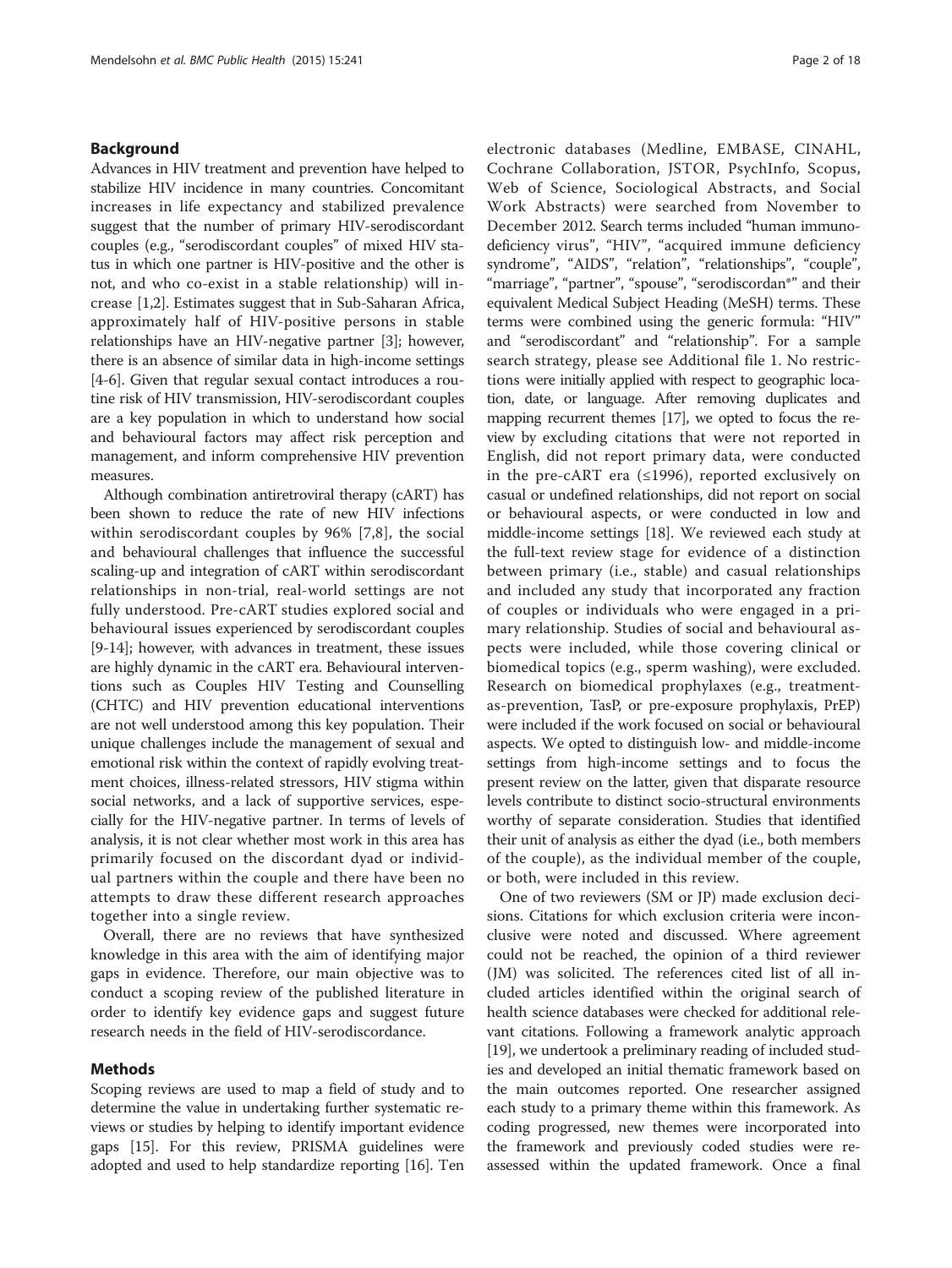framework was obtained, primary themes were assigned to each study by one researcher, and were validated by a second researcher. Discrepancies were discussed and resolved. Where appropriate, studies were assigned primary and secondary themes. For ease of presentation, results of included studies were grouped according to the primary theme. Each study was also categorized according to study location, methodology, population risk group, serostatus of included participants, and unit of analysis (i.e., individual or dyad) (see Table [1\)](#page-3-0). This scoping review did not involve primary research with human subjects and therefore did not warrant institutional ethical approval.

#### Results

Searches yielded a total of 2,133 citations, of which 154 were included in this review (Figure [1](#page-8-0)). These citations clustered according to eight primary themes: sexual risk behaviours (29%; 45/154), risk management (26%; 40/154), reproductive issues (12%; 19/154), relationship quality (9%; 14/154), serostatus disclosure (7%; 12/154), adherence to cART (7%; 11/154), vulnerability (5%; 8/154), and social support (3%; 5/154). The proportions of included studies that were conducted among heterosexual serodiscordant couples, same-sex male couples, and mixed cohorts were 42% (64/154), 34% (53/154), and 24% (37/154), respectively. Over 70% (109/154) were conducted within the United States, 21% (32/154) were European, and 8% (13/154) were Australian. The focus of over one-quarter of identified studies was sexual risk behaviours among same-sex male couples (Figure [2](#page-9-0)). Methodologically, 70% (108/154) of studies used quantitative methods (6%; 9/154 were intervention studies), 25% (39/154) used qualitative methods, and 5% (7/154) were mixed methods. Half of qualitative studies (21/39) were conducted among individuals or couples within heterosexual serodiscordant relationships. One-third (53/154) of studies used a dyadic unit of analysis, meaning that both partners participated in the study. Intervention studies (counted as quantitative studies) included behavioural interventions to reduce sexual risk behaviours [[20](#page-14-0)-[24\]](#page-14-0), a small psycho-education group intervention to reduce depression and anxiety and increase marital satisfaction [[25](#page-14-0)], an intervention to improve adherence to cART [\[26\]](#page-14-0), and two interventions for improving social support [\[27,28\]](#page-14-0).

#### Sexual risk behaviours

The "sexual risk behaviour" theme was assigned to any study that assessed the prevalence of, or risk factors associated with, sexual risk behaviours. Relationships of longer duration were typically associated with more sexual risk, while evidence of the association between risky sexual behaviours and relationship type was mixed. Among a cohort of heterosexual partners recruited in California, longer relationship duration was

associated with unprotected vaginal intercourse (UVI) but not relationship type (e.g., primary or casual) [[29](#page-14-0)]. In a French study conducted among HIV-positive heterosexual individuals engaged in regular serodiscordant relationships or relationships of unknown status, sexual risk was linked to relationships of >10 years duration, financial difficulties, and routine excessive alcohol consumption among men [\[30](#page-14-0)]. Among HIVpositive heterosexual American men, UVI was associated with being in a primary partnership, age, sex with men, and exchanging sex for money or drugs [[31\]](#page-14-0). In a comparison of American men and women with casual and regular serodiscordant partners, there was a fourfold increase in the risk that regular partners had UVI [[32](#page-14-0)]. Among African-American HIV-negative men who have sex with men (MSM), being in a non-primary partnership was the only factor associated with serodiscordant or serostatus unknown unprotected anal intercourse (UAI) [[33](#page-14-0)]. However, among Latino MSM, serodiscordance, serostatus disclosure, and relationship type (e.g., primary, casual) were not associated with sexual risk [[34](#page-14-0)]. HIV-positive methamphetamine-using MSM engaged in risky sex with a range of partner types including steady, casual and anonymous partners, but less UAI was reported among those in serodiscordant relationships [\[35\]](#page-14-0).

In some studies, couples appeared to manage and reduce risky sex when compared with other groups. For example, American MSM in primary seroconcordant relationships reported significantly more UAI and were more likely to have sex outside of their relationships when compared with those in primary serodiscordant relationships; yet, the impact of the level of intimacy on risky sex was moderated by drug use before sex and the partners' HIV status [[36-38\]](#page-14-0). In studies of mental health, depressed HIV-positive partners were less likely to report unprotected sex but more likely to have outside partners [[39](#page-14-0),[40](#page-14-0)]. Among American HIV-negative partners in serodiscordant relationships, "sensation-seeking" increased risky sex by 3–5 times [[41](#page-14-0)].

Among women, those who were HIV-positive and in primary partnerships were more likely to have unprotected sex than HIV-positive women without partners in the US [[42\]](#page-14-0). Women who binged on alcohol or were on cART were also more prone to risky sexual behaviour [[43\]](#page-14-0). Among female IDUs, inconsistent condom use was more likely to occur in relationships where mutual disclosure of HIV status had not occurred [[44\]](#page-14-0). Among transgender women, risk behaviours were not associated with type or duration of relationship; however, living with a primary partner, drug and alcohol use, education level, low condom self-efficacy, and perceived discrimination were associated with unprotected sex among primary serodiscordant couples [[45](#page-14-0)]. Among men with a primary discordant transgender partner, risk factors for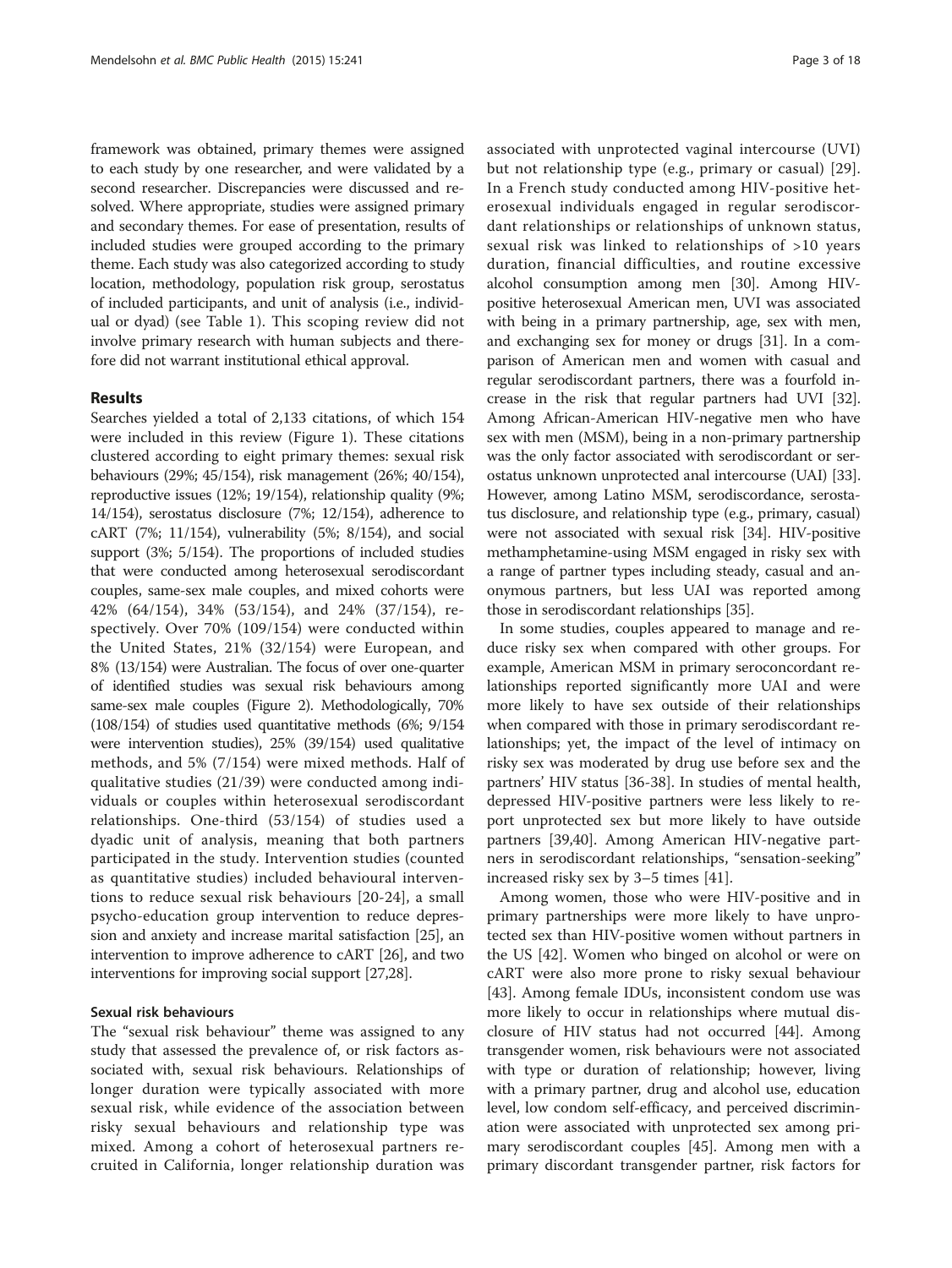### <span id="page-3-0"></span>Table 1 Summary of included studies

| 1 <sup>st</sup> author | Year | Ref #   | Country | <b>Type</b>   | N (n, SD)      | Theme            |                               |                               |                              |                              |           |                              |                  |              | Population |           |    |          | Unit of analysis | <b>Serostatus</b> |   |
|------------------------|------|---------|---------|---------------|----------------|------------------|-------------------------------|-------------------------------|------------------------------|------------------------------|-----------|------------------------------|------------------|--------------|------------|-----------|----|----------|------------------|-------------------|---|
| ✓                      |      |         |         |               |                | <b>RM</b>        | ${\sf RB}$                    | RQ                            | RI                           | SD                           | <b>AD</b> | SS                           | VU               | MM           | HE         | <b>WW</b> | BI | $\sf IN$ | DY               | $\ddot{}$         |   |
| Aidala                 | 2006 | $[31]$  | US      | $\mathsf{CO}$ | 278            | $\checkmark$ (2) | $\boldsymbol{\checkmark}(1)$  |                               |                              |                              |           |                              |                  | ✓            | ✓          |           |    | ✓        |                  | ✓                 |   |
| Aoki                   | 2004 | [115]   | US      | $\mathsf{QL}$ | $\overline{1}$ |                  |                               | $\boldsymbol{\checkmark}(1)$  |                              |                              |           |                              |                  |              |            |           |    |          |                  |                   |   |
| Asandar                | 2009 | [112]   | SWD     | $\mathsf{QL}$ | 47             |                  |                               |                               |                              | $\checkmark(1)$              |           | $\boldsymbol{\checkmark}(2)$ |                  |              |            |           |    |          |                  |                   |   |
| Bairan                 | 2007 | $[86]$  | US      | $\mathsf{QL}$ | 104            |                  |                               |                               |                              | $\boldsymbol{\checkmark}(1)$ |           |                              |                  |              |            |           |    |          |                  |                   |   |
| Beckerman              | 2000 | [116]   | US      | CS            | 82             |                  |                               | $\checkmark(1)$               |                              |                              |           |                              | $\checkmark$ (2) |              |            |           |    |          | ✓                |                   | ✓ |
| Beckerman              | 2002 | [117]   | US      | $\mathsf{QL}$ | 24             | J(1)             |                               | $\checkmark(2)$               | $\checkmark$ (3)             |                              |           |                              |                  |              |            |           |    |          | √                |                   |   |
| Beckerman              | 2002 | [118]   | US      | <b>MX</b>     | 82             |                  |                               | $\checkmark(1)$               |                              |                              |           |                              | $\checkmark$ (2) |              |            |           |    |          |                  |                   |   |
| Beckerman              | 2002 | [119]   | US      | $\mathsf{QL}$ | 82             |                  |                               | J(1)                          | $\checkmark$ (3)             |                              |           |                              | (2)              | $\checkmark$ |            |           |    |          | √                |                   |   |
| Blashill               | 2012 | $[39]$  | US      | ${\sf CS}$    | 430            |                  | $\boldsymbol{\mathcal{J}}(1)$ |                               |                              |                              |           |                              |                  |              |            |           |    |          |                  |                   |   |
| Bouhnik                | 2007 | $[30]$  | FR.     | CS            | 663            |                  | $\checkmark(1)$               |                               |                              |                              |           |                              |                  |              |            |           |    | ✓        |                  |                   |   |
| <b>Bradley</b>         | 2008 | $[40]$  | US      | ${\sf CS}$    | 394            |                  | $\checkmark(1)$               |                               |                              |                              |           |                              |                  |              |            |           |    |          | √                |                   |   |
| Brooks                 | 2011 | $[120]$ | US      | $\mathsf{QL}$ | 50             | $\checkmark$ (1) | $\checkmark(2)$               |                               |                              |                              |           |                              |                  |              |            |           |    |          | ✓                |                   |   |
| Brooks                 | 2012 | [121]   | US      | QL            | 25             | $\checkmark$ (1) | $\boldsymbol{\checkmark}(2)$  |                               |                              |                              |           |                              |                  |              |            |           |    | ✓        |                  |                   |   |
| Buchacz                | 2001 | [122]   | US      | CS            | 290            | $\checkmark(1)$  | $\checkmark(2)$               |                               |                              |                              |           |                              |                  |              |            |           |    |          | √                |                   |   |
| Chakravarty            | 2012 | $[59]$  | US      | CS            | 752            | J(1)             |                               |                               |                              |                              |           |                              |                  |              |            |           |    |          |                  |                   |   |
| Chen                   | 2001 | [123]   | US      | ${\sf CS}$    | 1421           |                  |                               |                               | $\boldsymbol{\checkmark}(1)$ |                              |           |                              |                  |              |            |           |    |          |                  |                   |   |
| Chin                   | 1999 | [87]    | US      | <b>MX</b>     | 9              |                  |                               |                               |                              | $\boldsymbol{\checkmark}(1)$ |           | $\boldsymbol{\checkmark}(2)$ |                  |              |            |           |    |          |                  |                   |   |
| Coll                   | 1999 | [124]   | SP      | ${\sf CS}$    | 280            |                  | $\checkmark(2)$               |                               | $\checkmark(1)$              |                              |           |                              |                  |              |            |           |    |          | ✓                |                   |   |
| Cooney                 | 2009 | [125]   | UK      | CS            | 69             |                  |                               |                               | $\boldsymbol{\checkmark}(1)$ |                              |           |                              |                  |              | ✓          |           |    | ✓        |                  |                   |   |
| Corbett                | 2009 | [126]   | US      | $\mathsf{QL}$ | 100            | $\checkmark$ (1) | $\checkmark(2)$               |                               |                              |                              |           |                              |                  |              |            |           |    |          | √                |                   | ✓ |
| Crane                  | 2002 | $[98]$  | US      | QL            | 65             |                  |                               |                               |                              |                              |           |                              | $\checkmark$ (1) |              | ✓          |           |    |          |                  |                   |   |
| Cranson                | 1998 | [127]   | US      | $\mathsf{QL}$ | 29             |                  | $\checkmark(2)$               | $\boldsymbol{\checkmark}(1)$  |                              |                              |           |                              |                  |              |            |           |    |          |                  |                   |   |
| Crawford               | 2001 | [62]    | AU      | ${\sf CS}$    | 1070           | J(1)             | $\checkmark(2)$               |                               |                              |                              |           |                              |                  |              |            |           |    |          |                  |                   |   |
| Crawford               | 2003 | [37]    | US      | CS            | 230            | $\checkmark$ (2) | $\checkmark(1)$               |                               |                              |                              |           |                              |                  |              |            |           |    |          |                  |                   |   |
| Crawford               | 2006 | [128]   | AU      | CS            | 903            | $\checkmark$ (2) | $\boldsymbol{\checkmark}(1)$  |                               |                              |                              |           |                              |                  |              |            |           |    |          |                  |                   |   |
| Crosby                 | 2007 | [129]   | US      | ${\sf CS}$    | 1006           |                  | $\checkmark(1)$               |                               |                              |                              |           |                              | $\checkmark(2)$  |              |            |           |    |          |                  |                   |   |
| Cusick                 | 1999 | $[84]$  | UK      | $\mathsf{QL}$ | 73             |                  |                               |                               |                              | $\boldsymbol{\checkmark}(1)$ |           |                              |                  |              | ✓          |           |    |          | ✓                |                   |   |
| Cusick                 | 2000 | $[64]$  | UK      | $\mathsf{QL}$ | 73             | $\checkmark(1)$  | $\checkmark(2)$               |                               |                              |                              |           |                              |                  |              |            |           | ✓  |          | √                |                   |   |
| Dave                   | 2006 | $[69]$  | UK      | CS            | 142            | $\checkmark(1)$  |                               |                               |                              | $\boldsymbol{\checkmark}(2)$ |           |                              |                  |              |            |           |    |          |                  |                   |   |
| Davidovich             | 2001 | [130]   | ND.     | CO            | 144            |                  | $\boldsymbol{\mathcal{J}}(1)$ |                               |                              |                              |           |                              |                  |              |            |           |    |          |                  |                   |   |
| Davis                  | 2011 | [65]    | UK      | $\mathsf{QL}$ | 16             | $\checkmark(1)$  |                               | $\checkmark(2)$               |                              |                              |           |                              |                  |              |            |           |    |          |                  |                   |   |
| Dolezal                | 2005 | [131]   | US      | CS            | 234            |                  | $\checkmark(2)$               | $\boldsymbol{\mathcal{J}}(1)$ |                              |                              |           |                              |                  |              |            |           |    |          | √                |                   | ✓ |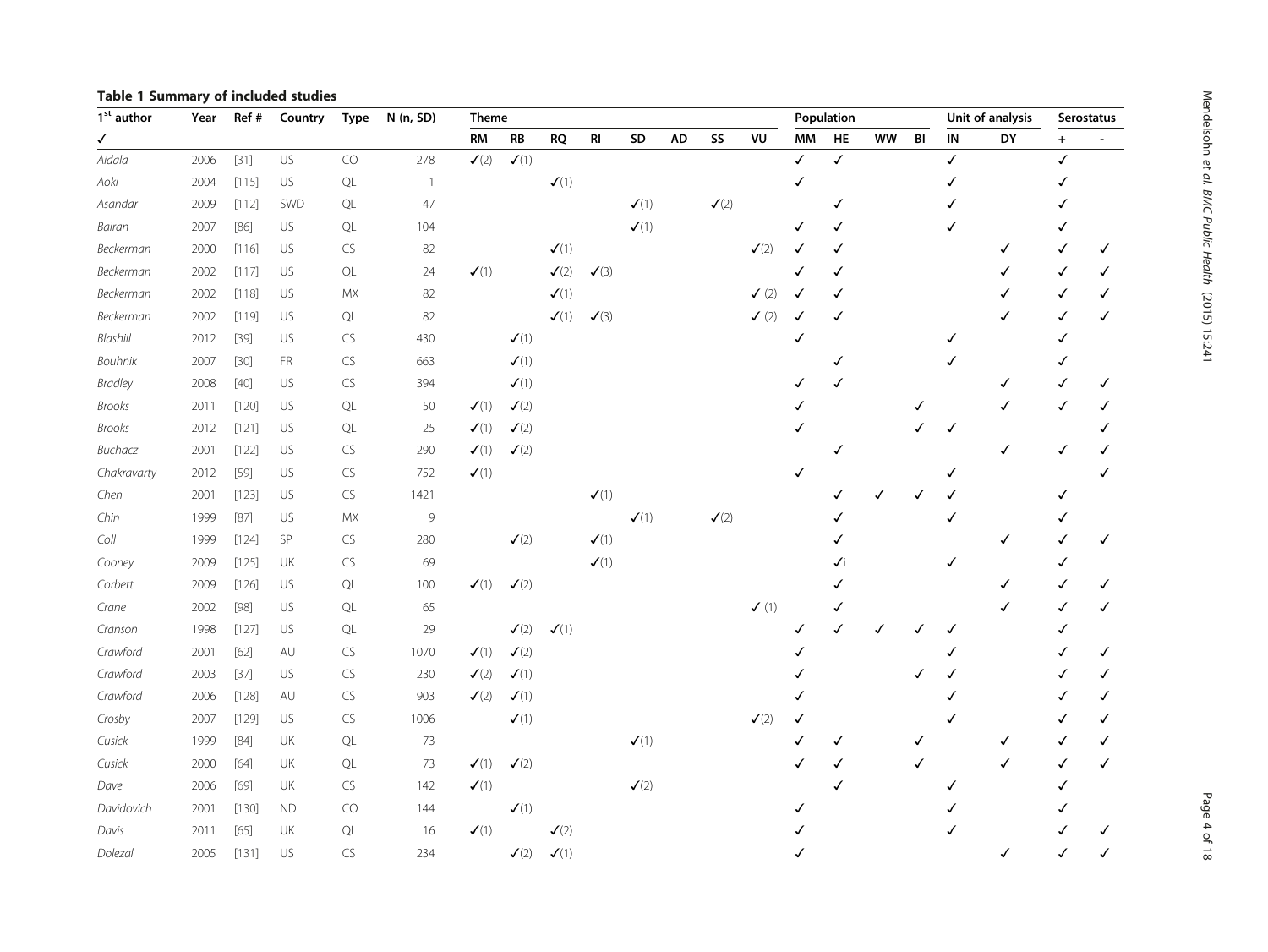| Doyal         | 2005 | $[97]$  | UK  | $\mathsf{QL}$ | 62             |                  |                               |                              |                 |                              |                  |                              | $\boldsymbol{\checkmark}(1)$ |           | ✓           |           |          | ✓ |   | ✓         |           |
|---------------|------|---------|-----|---------------|----------------|------------------|-------------------------------|------------------------------|-----------------|------------------------------|------------------|------------------------------|------------------------------|-----------|-------------|-----------|----------|---|---|-----------|-----------|
| Eaton         | 2008 | $[52]$  | US  | ${\sf CS}$    | 290            | J(1)             |                               |                              |                 |                              |                  |                              | $\boldsymbol{\checkmark}(2)$ |           |             |           |          |   | √ |           | ✓         |
| Eaton         | 2009 | [132]   | US  | ${\sf CS}$    | 254            | $\checkmark(1)$  |                               |                              |                 |                              |                  |                              |                              | ✓         |             |           |          |   |   |           |           |
| Eaton         | 2009 | [133]   | US  | ${\sf CS}$    | 290            |                  | $\checkmark(1)$               |                              |                 |                              |                  |                              |                              |           |             |           |          |   | √ |           | ✓         |
| El-Bassel     | 2010 | $[99]$  | US  | CS            | 1070 (535)     |                  | $\checkmark(2)$               |                              |                 |                              |                  |                              | $\checkmark(1)$              |           |             |           |          |   | √ |           | ✓         |
| El-Bassel     | 2010 | $[21]$  | US  | RCT           | 1070 (535)     | $\checkmark(1)$  | $\checkmark(2)$               |                              |                 |                              |                  |                              |                              |           |             |           |          |   | ✓ |           | ✓         |
| El-Bassel     | 2010 | $[60]$  | US  | CS            | 1070 (535)     |                  | $\checkmark(1)$               |                              |                 |                              |                  |                              |                              |           |             |           |          |   | √ |           | ✓         |
| El-Bassel     | 2010 | [134]   | US  | CS.           | 1070 (535)     |                  | $\checkmark(1)$               |                              |                 |                              |                  |                              |                              |           |             |           |          |   | ✓ |           |           |
| El-Bassel     | 2010 | [135]   | US  | CS.           | 1070 (535)     |                  | $\boldsymbol{\mathcal{J}}(1)$ |                              |                 |                              |                  |                              |                              |           |             |           |          |   | √ |           |           |
| Elford        | 1999 | $[56]$  | UK  | CS            | 1004           |                  | $\boldsymbol{\mathcal{J}}(1)$ |                              |                 |                              |                  |                              |                              |           |             |           |          |   |   | <b>NR</b> | <b>NR</b> |
| Elford        | 2008 | [111]   | UK  | ${\sf CS}$    | 1687           |                  |                               |                              |                 | $\boldsymbol{\checkmark}(1)$ |                  |                              | $\checkmark(2)$              |           |             |           |          |   |   | ✓         |           |
| Estes         | 1997 | [136]   | US  | CS            | 60             |                  |                               | J(1)                         |                 |                              |                  | $\checkmark(2)$              |                              |           |             | √         |          |   |   |           |           |
| Fife          | 2008 | $[28]$  | US  | RCT           | 169            |                  |                               | $\checkmark(2)$              |                 |                              | $\checkmark$ (3) | $\checkmark(1)$              |                              |           |             |           |          |   | √ |           |           |
| Fletcher      | 2012 | $[72]$  | US  | $\mathsf{QL}$ | 42             |                  |                               |                              | $\checkmark(1)$ |                              |                  |                              |                              |           | ℐ           |           |          | ✓ |   |           |           |
| $Fox$         | 2009 | [61]    | UK  | CO            | 78             | $\checkmark(2)$  | $\checkmark(1)$               |                              |                 |                              |                  |                              |                              | <b>NR</b> | <b>NR</b>   | <b>NR</b> | $\sf NR$ |   | √ |           |           |
| Galvan        | 2004 | [137]   | US  | ${\sf CS}$    | 1421           |                  |                               |                              |                 |                              |                  |                              | $\checkmark(1)$              | ✓         | ✓           |           |          | ✓ |   |           |           |
| Gaskins       | 2009 | $[79]$  | US  | ${\sf CR}$    | $\overline{2}$ |                  |                               |                              |                 |                              |                  |                              | $\checkmark$ (1)             |           |             |           |          |   |   |           |           |
| Gielen        | 2000 | [138]   | US  | MX            | 310            |                  |                               |                              |                 | $\boldsymbol{\checkmark}(2)$ |                  |                              | $\boldsymbol{\checkmark}(1)$ |           |             |           |          |   |   |           |           |
| Gordon-Garofa | 2004 | [27]    | US  | QUA           | 29             |                  |                               | $\checkmark(2)$              |                 |                              |                  | $\checkmark(1)$              |                              | ✓         |             |           |          |   |   |           |           |
| Gosselin      | 2011 | $[71]$  | US  | CS            | 286            |                  |                               |                              | J(1)            |                              |                  |                              |                              |           |             |           |          |   | ✓ |           |           |
| Greenberg     | 2001 | $[88]$  | US  | ${\sf CS}$    | 238            |                  |                               |                              |                 | $\checkmark(1)$              |                  | $\boldsymbol{\checkmark}(2)$ |                              |           |             |           |          |   | ✓ |           |           |
| Guy           | 2011 | [139]   | AU  | CO            | 7857           |                  | $\boldsymbol{\mathcal{J}}(1)$ |                              |                 |                              |                  |                              |                              |           |             |           |          | ✓ |   |           |           |
| Guzman        | 2006 | $[48]$  | US  | CS            | 199            | J(1)             | $\checkmark(2)$               |                              |                 |                              |                  |                              |                              |           |             |           |          |   |   |           |           |
| Haas          | 2002 | $[101]$ | US  | $\mathsf{QL}$ | 40             |                  |                               | $\checkmark(2)$              |                 |                              |                  | $\checkmark(1)$              |                              |           |             |           |          |   | ✓ |           |           |
| Hart          | 2005 | $[70]$  | US  | ${\sf CS}$    | 456            | J(1)             |                               |                              |                 | $\boldsymbol{\checkmark}(2)$ |                  |                              |                              |           |             |           |          |   |   |           |           |
| Heard         | 2004 | $[140]$ | FR. | CO            | 575            |                  |                               |                              | $\checkmark(1)$ |                              |                  |                              |                              |           | $\sqrt{11}$ |           |          |   |   |           |           |
| Heard         | 2007 | [141]   | FR. | CO            | 1254           |                  |                               |                              | J(1)            |                              |                  |                              |                              |           |             |           |          |   |   |           |           |
| Hernando      | 2009 | $[24]$  | SP  | CO            | 1128           | $\checkmark(1)$  | $\boldsymbol{\checkmark}(2)$  |                              |                 |                              |                  |                              |                              |           |             |           |          |   | √ |           |           |
| Hoff          | 2004 | $[36]$  | US  | MX            | 245            |                  | $\boldsymbol{\mathcal{J}}(1)$ |                              |                 |                              |                  |                              |                              |           |             |           |          | ✓ |   |           |           |
| Hoff          | 2009 | [57]    | US  | CS            | 382 (90)       | $\checkmark(1)$  |                               |                              |                 |                              |                  |                              |                              |           |             |           |          |   | √ |           |           |
| Hoff          | 2010 | $[63]$  | US  | $\mathsf{QL}$ | 78             | $\checkmark(1)$  |                               | $\boldsymbol{\checkmark}(2)$ |                 |                              |                  |                              |                              |           |             |           |          |   | √ |           |           |
| Horvath       | 2012 | $[47]$  | US  | CS            | 326            | $\checkmark(1)$  | $\checkmark$ (2)              |                              |                 |                              |                  |                              |                              |           |             |           |          |   |   |           |           |
| Hotton        | 2011 | $[142]$ | US  | CS            | 793            | $\checkmark$ (1) | $\checkmark(2)$               |                              |                 |                              |                  |                              |                              |           |             |           |          |   |   |           |           |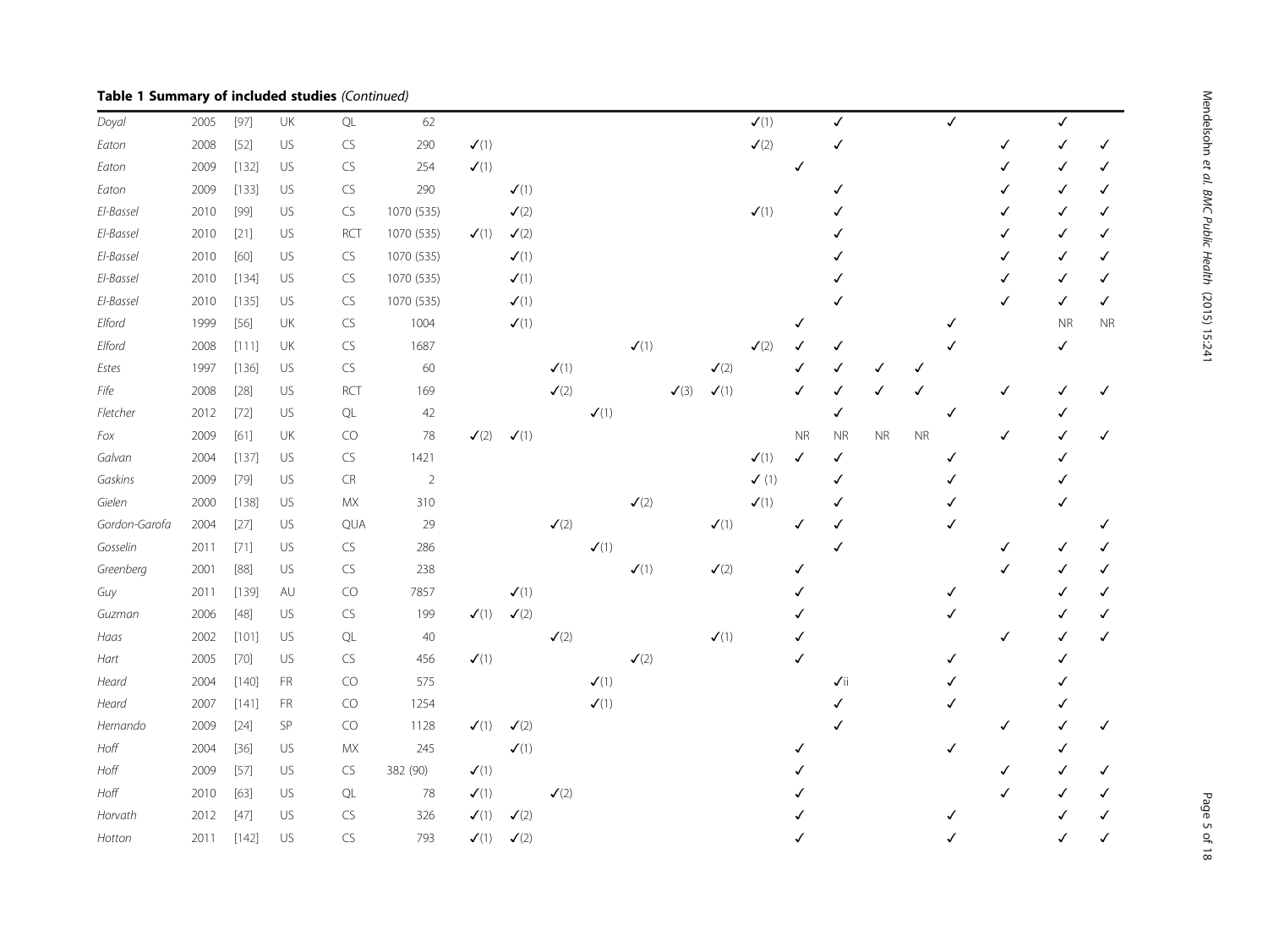| Hunt        | 1999 | [143]   | US            | $\mathsf{CS}\xspace$ | 52        |                  | $\checkmark(1)$               |                              |                               |      |                               |                              | $\boldsymbol{\checkmark}(1)$ |                 | ✓                |   | ✓ |   | ✓ |   |
|-------------|------|---------|---------------|----------------------|-----------|------------------|-------------------------------|------------------------------|-------------------------------|------|-------------------------------|------------------------------|------------------------------|-----------------|------------------|---|---|---|---|---|
|             |      |         |               |                      |           |                  |                               |                              |                               |      |                               |                              |                              |                 |                  |   |   |   |   |   |
| Israel      | 2005 | $[41]$  | US            | ${\sf CS}$           | 74        |                  | $\boldsymbol{\checkmark}(1)$  |                              |                               |      |                               |                              |                              | ✓               | ✓                |   | ✓ |   |   |   |
| Jarman      | 2005 | $[144]$ | UK            | $\mathsf{QL}$        | 6         |                  |                               | $\boldsymbol{\checkmark}(1)$ |                               |      |                               |                              | $\boldsymbol{\checkmark}(2)$ |                 |                  |   | ✓ |   |   |   |
| Johnson     | 2011 | $[90]$  | US            | ${\sf CS}$           | 420       |                  |                               |                              |                               |      | J(1)                          |                              |                              | ✓               |                  |   |   |   |   |   |
| Kalichman   | 1999 | [80]    | US            | CS                   | 266       |                  | $\boldsymbol{\checkmark}(2)$  |                              |                               | J(1) |                               |                              |                              | $\sqrt{ }$ iii  | ✓                |   | ✓ |   |   |   |
| Kalichman   | 1999 | $[145]$ | US            | CS                   | 331       |                  | J(1)                          |                              |                               |      |                               |                              | $\checkmark$ (2)             | $\checkmark$ iv | ✓                |   | ✓ |   |   |   |
| Kalichman   | 2002 | $[32]$  | US            | CS                   | 383       |                  | J(1)                          |                              |                               |      |                               |                              |                              | ✓               | √                |   | ✓ |   |   |   |
| Kelly       | 2011 | $[74]$  | UK            | $\mathsf{QL}$        | 10        | $\checkmark$ (3) | $\checkmark(2)$               |                              | $\boldsymbol{\checkmark}(1)$  |      |                               |                              |                              |                 | ℐ                |   | ✓ |   |   |   |
| Klein       | 2003 | [146]   | US            | ${\sf M}{\sf X}$     | 100       |                  |                               |                              | $\boldsymbol{\mathcal{J}}(1)$ |      |                               |                              |                              |                 | ✓∨               |   |   |   |   | ✓ |
| Knight      | 2005 | [147]   | US            | ${\sf M}{\sf X}$     | 161       |                  | $\boldsymbol{\checkmark}(1)$  |                              |                               |      |                               |                              | $\checkmark(2)$              | ✓               | ✓                | ✓ | ✓ |   |   |   |
| Knowlton    | 2011 | $[92]$  | US            | ${\sf CS}$           | 145       |                  |                               |                              |                               |      | J(1)                          | $\boldsymbol{\checkmark}(2)$ |                              |                 | $\checkmark$ vi  |   | ✓ |   |   |   |
| Knowlton    | 2011 | $[94]$  | US            | ${\sf CS}$           | 104       |                  |                               |                              |                               |      | $\boldsymbol{\mathcal{J}}(1)$ | $\checkmark(2)$              |                              |                 | $\checkmark$ vii |   |   |   |   |   |
| Latka       | 2006 | $[44]$  | US            | CS                   | 426 (292) |                  | J(1)                          |                              |                               |      |                               |                              | $\boldsymbol{\checkmark}(2)$ |                 | ✓                |   |   |   |   |   |
| Liu         | 2011 | $[68]$  | US            | CO                   | 2266      | $\checkmark$ (1) | $\checkmark(2)$               |                              |                               |      |                               |                              |                              |                 | ✓                |   | ✓ |   |   |   |
| Lopez       | 2010 | [148]   | US            | CO                   | 190       |                  |                               |                              |                               |      | J(1)                          |                              | $\checkmark(2)$              |                 | ✓                |   | ✓ | ✓ |   |   |
| Marks       | 2001 | $[149]$ | US            | CS                   | 206       |                  | $\boldsymbol{\checkmark}(2)$  |                              |                               | J(1) |                               |                              |                              | ✓               | ✓                | ✓ | ✓ |   |   |   |
| Marujo      | 2012 | $[150]$ | PO            | $\mathsf{CO}$        | 71        |                  |                               |                              | $\checkmark(1)$               |      |                               |                              |                              |                 |                  |   |   |   |   |   |
| McDonald    | 2011 | [151]   | $\mathsf{AU}$ | $\mathsf{QL}$        | 34        |                  | $\boldsymbol{\checkmark}(2)$  |                              | $\boldsymbol{\checkmark}(1)$  |      |                               |                              |                              |                 | ✓                |   |   |   |   |   |
| McFarland   | 2011 | $[152]$ | US            | ${\sf CS}$           | 1207      | $\checkmark(1)$  | $\checkmark(2)$               |                              |                               |      |                               |                              |                              |                 |                  |   | ✓ |   |   |   |
| McFarland   | 2012 | [153]   | US            | $\mathsf{CO}$        | 732       | $\checkmark(1)$  | $\boldsymbol{\checkmark}(2)$  |                              |                               |      |                               |                              |                              |                 |                  |   |   |   |   |   |
| Milam       | 2006 | $[29]$  | US            | ${\sf CS}$           | 121       |                  | J(1)                          |                              |                               |      |                               |                              |                              |                 | ✓                |   | ✓ |   |   |   |
| Mizuno      | 2007 | [154]   | US            | CS                   | 348       | $\checkmark$ (2) | J(1)                          |                              |                               |      |                               |                              | $\checkmark(2)$              |                 | ✓                |   | ✓ |   |   |   |
| Myers       | 2006 | $[100]$ | US            | CS                   | 147       |                  | $\boldsymbol{\checkmark}(2)$  |                              |                               |      |                               |                              | $\boldsymbol{\checkmark}(1)$ |                 | <b>NR</b>        |   | ✓ |   |   |   |
| Nakhuda     | 2005 | [155]   | US            | ${\sf CR}$           | 5         |                  |                               |                              | J(1)                          |      |                               |                              |                              |                 | ✓                |   | ✓ |   |   |   |
| Niccolai    | 2002 | $[81]$  | US            | CS                   | 76        |                  |                               | $\checkmark(2)$              |                               | J(1) |                               |                              |                              |                 |                  |   |   |   |   |   |
| Nichols     | 2006 | $[156]$ | US            | ${\sf CS}$           | 150       |                  |                               | $\boldsymbol{\checkmark}(1)$ |                               |      |                               |                              | $\checkmark(2)$              | ✓               |                  |   |   |   |   |   |
| $NIMH$      | 2008 | $[20]$  | US            | ${\sf M}{\sf X}$     | 86        | $\checkmark(2)$  | $\checkmark(1)$               |                              |                               |      |                               |                              |                              |                 | ✓                |   |   |   |   |   |
| Noestlinger | 2012 | [73]    | EU            | ${\sf CS}$           | 427       |                  |                               |                              | $\boldsymbol{\checkmark}(1)$  |      |                               |                              |                              |                 |                  |   | ✓ |   |   |   |
| Nostlinger  | 2010 | [157]   | EU            | CS                   | 651       | J(1)             | $\boldsymbol{\mathcal{J}}(2)$ |                              |                               |      |                               |                              |                              |                 |                  |   | ✓ |   |   |   |
| Operario    | 2011 | $[46]$  | US            | ${\sf CS}$           | 174       |                  | J(1)                          |                              |                               |      |                               |                              |                              |                 |                  |   |   |   |   |   |
| Operario    | 2011 | $[45]$  | US            | CS                   | 174       |                  | $\checkmark(1)$               |                              |                               |      |                               |                              |                              |                 | ✓                |   |   |   |   |   |
| Ostrow      | 2002 | [105]   | US            | <b>CS</b>            | 547       | $\checkmark$ (2) | $\checkmark(1)$               |                              |                               |      |                               |                              |                              |                 |                  |   |   |   |   |   |
| Ostrow      | 2008 | $[58]$  | US            | CO                   | 501       | J(2)             | J(1)                          |                              |                               |      |                               |                              |                              |                 |                  |   | ✓ |   |   | ✓ |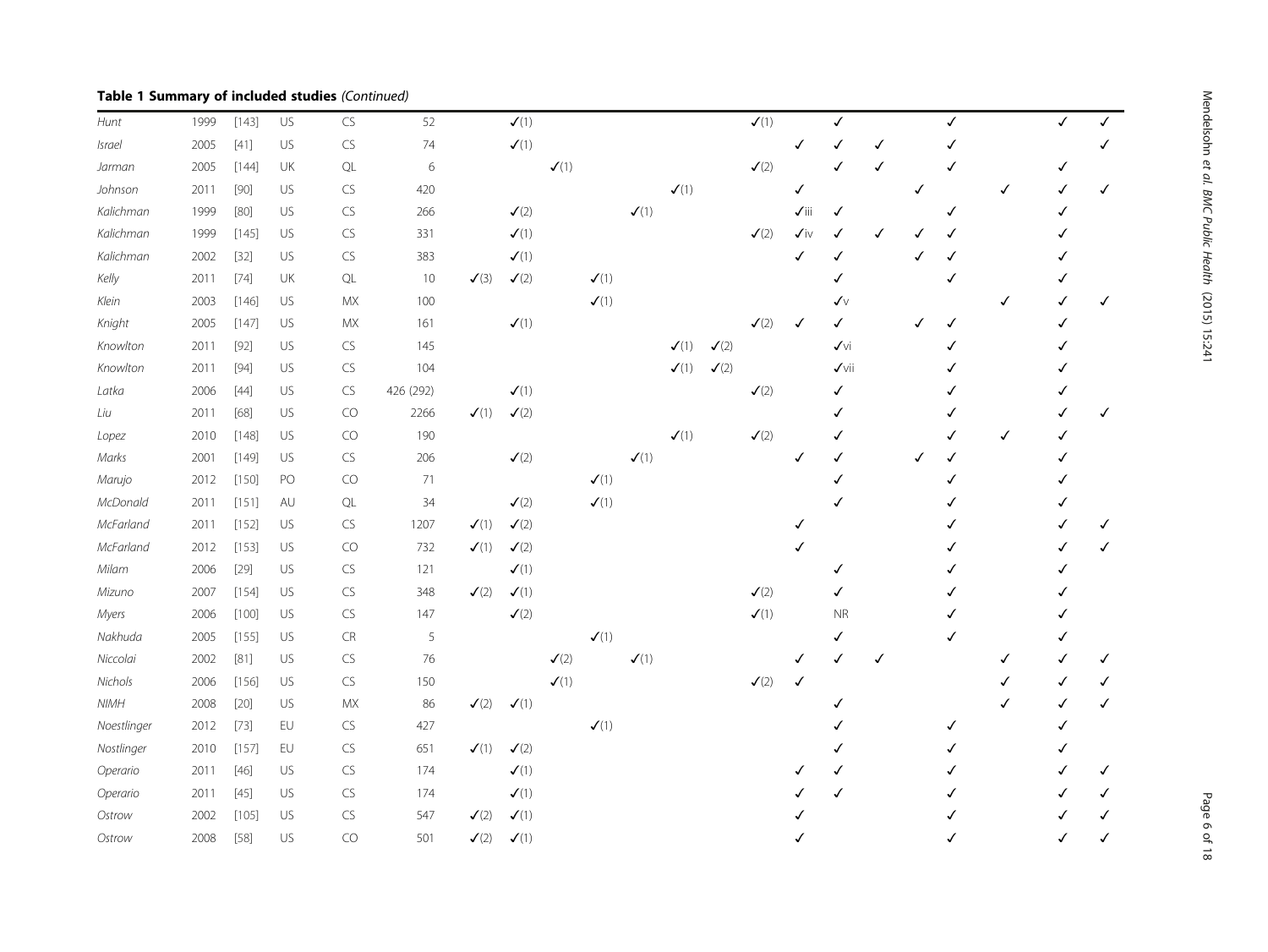| Palmer        | 2001 | $[78]$  | UK        | $\mathsf{QL}$    | $20\,$         | $\boldsymbol{\checkmark}(2)$ |                              | $\checkmark(1)$              |                              |                                        |                 |                               | $\boldsymbol{\checkmark}(3)$ | $\checkmark$ |   |   |   | ✓ |  |
|---------------|------|---------|-----------|------------------|----------------|------------------------------|------------------------------|------------------------------|------------------------------|----------------------------------------|-----------------|-------------------------------|------------------------------|--------------|---|---|---|---|--|
| Panozzo       | 2003 | [158]   | SW        | ${\sf CS}$       | 114            | $\checkmark$ (3)             | $\checkmark(2)$              |                              | $\boldsymbol{\checkmark}(1)$ |                                        |                 |                               |                              |              |   |   |   |   |  |
| Parish        | 2001 | [159]   | US        | $\mathsf{QL}$    | 79             | $\checkmark(2)$              | $\checkmark(1)$              |                              |                              |                                        |                 |                               |                              |              |   |   |   | ✓ |  |
| Parsons       | 2004 | $[82]$  | US        | MX               | 158            |                              | $\checkmark(2)$              |                              |                              | $\boldsymbol{\checkmark}(1)$           |                 |                               |                              |              |   |   |   |   |  |
| Parsons       | 2005 | $[160]$ | US        | CS               | 1168           | $\checkmark$ (1)             | $\checkmark(2)$              |                              |                              |                                        |                 |                               |                              |              |   |   |   |   |  |
| Peretti-Watel | 2006 | $[96]$  | <b>FR</b> | CS               | 1809           |                              | $\checkmark(2)$              |                              |                              |                                        | J(1)            |                               | $\checkmark$ (3)             | ✓            | ✓ |   |   |   |  |
| Persson       | 2011 | $[77]$  | AU        | $\mathsf{QL}$    | 14             |                              |                              | $\boldsymbol{\checkmark}(2)$ |                              |                                        |                 |                               | $\checkmark(1)$              |              |   |   |   |   |  |
| Persson       | 2008 | $[76]$  | AU        | $\mathsf{QL}$    | $46\,$         |                              |                              | $\boldsymbol{\checkmark}(1)$ |                              |                                        |                 |                               |                              |              |   |   |   | ✓ |  |
| Persson       | 2008 | [161]   | AU        | $\mathsf{QL}$    | 16             | $\checkmark$ (3)             | $\checkmark(2)$              |                              |                              |                                        |                 |                               | $\checkmark(1)$              |              |   |   |   | ✓ |  |
| Persson       | 2010 | $[54]$  | AU        | $\mathsf{QL}$    | $27\,$         | $\checkmark(2)$              | J(1)                         | $\checkmark$ (3)             |                              |                                        |                 |                               |                              |              |   |   |   | √ |  |
| Poindexter    | 2003 | $[162]$ | US        | QL               | $\overline{2}$ |                              |                              | $\checkmark(1)$              |                              |                                        |                 |                               | $\checkmark(2)$              |              |   |   |   | √ |  |
| Pomeroy       | 2002 | $[25]$  | US        | QUA              | 24             |                              |                              | J(1)                         |                              |                                        |                 |                               |                              |              |   |   |   | ✓ |  |
| Poppen        | 2005 | $[34]$  | US        | ${\sf CS}$       | 219            | $\checkmark$ (3)             | $\checkmark(1)$              |                              |                              | $\boldsymbol{\checkmark}(2)$           |                 |                               |                              |              |   |   |   |   |  |
| Prestage      | 2008 | [163]   | AU        | CS               | 23424 (2489)   | $\checkmark(1)$              |                              |                              |                              |                                        |                 |                               |                              |              |   |   |   |   |  |
| Prestage      | 2009 | $[49]$  | AU        | $\mathsf{CO}$    | 1006           | J(1)                         | $\boldsymbol{\checkmark}(2)$ |                              |                              |                                        |                 |                               |                              |              |   |   |   |   |  |
| Reilly        | 2001 | [164]   | US        | CS               | 360            |                              | $\checkmark(1)$              |                              |                              |                                        |                 |                               |                              |              |   | ✓ |   |   |  |
| Reilly        | 2004 | [165]   | US        | CS               | 360            |                              | $\boldsymbol{\checkmark}(2)$ |                              |                              |                                        |                 | $\boldsymbol{\mathcal{J}}(1)$ |                              |              |   |   |   |   |  |
| Remien        | 2005 | $[26]$  | US        | RCT              | 430            |                              |                              |                              |                              |                                        | J(1)            |                               |                              |              | √ |   |   | √ |  |
| Rhodes        | 2000 | [66]    | UK        | QL               | 73             | J(1)                         |                              | $\checkmark(2)$              |                              |                                        |                 |                               |                              |              |   |   | ℐ | √ |  |
| Ritchie       | 2012 | [166]   | UK        | CO               | 275 (192)      |                              | $\checkmark(1)$              |                              |                              |                                        |                 |                               |                              |              | ✓ |   |   | ✓ |  |
| Ross          | 2008 | [167]   | US        | CS               | 675            |                              | $\checkmark(1)$              |                              |                              | $\boldsymbol{\checkmark}(\mathcal{X})$ |                 |                               | $\checkmark(2)$              |              |   |   |   |   |  |
| Rosser        | 2010 | $[22]$  | US        | <b>RCT</b>       | 675            | $\checkmark$ (1)             | $\checkmark(2)$              |                              |                              |                                        |                 |                               |                              | ✓            |   |   |   |   |  |
| Schonnesson   | 2008 | [168]   | US        | ${\sf CS}$       | 258            |                              | $\checkmark(1)$              |                              |                              |                                        |                 |                               |                              |              |   |   |   |   |  |
| Semple        | 2002 | [169]   | US        | CS               | 47             |                              | $\checkmark(1)$              |                              |                              |                                        |                 |                               |                              |              |   |   |   |   |  |
| Semple        | 2006 | $[35]$  | US        | CS               | 132            |                              | $\checkmark(1)$              |                              |                              | $\boldsymbol{\checkmark}(2)$           |                 |                               |                              |              |   |   |   |   |  |
| Service       | 2006 | [170]   | US        | CS               | 604 (172)      | $\checkmark$ (2)             | $\checkmark(1)$              |                              |                              |                                        |                 |                               |                              |              |   |   |   |   |  |
| Sherr         | 2004 | [171]   | UK        | ${\sf CS}$       | 32             |                              |                              |                              | $\checkmark(1)$              |                                        |                 |                               |                              |              |   |   |   |   |  |
| Simoni        | 2000 | $[42]$  | US        | ${\sf CS}$       | 105            |                              | $\checkmark(1)$              | $\checkmark(2)$              |                              |                                        |                 |                               |                              |              |   |   |   |   |  |
| Sowell        | 1999 | [172]   | US        | CS               | 45             |                              |                              |                              | J(1)                         |                                        |                 |                               |                              |              |   |   |   |   |  |
| Sowell        | 2003 | $[85]$  | US        | ${\sf M}{\sf X}$ | 322            |                              |                              |                              |                              | $\boldsymbol{\checkmark}(1)$           |                 |                               |                              |              |   |   |   |   |  |
| Stevens       | 2007 | [173]   | US        | QL               | 55             |                              | $\checkmark(1)$              |                              |                              |                                        |                 |                               | $\checkmark(2)$              |              |   |   |   |   |  |
| Stirratt      | 2006 | $[95]$  | US        | CS               | 215            |                              |                              |                              |                              | $\checkmark(2)$                        | $\checkmark(1)$ |                               |                              |              |   |   |   |   |  |
| Stolte        | 2004 | $[53]$  | <b>ND</b> | CO               | 57             | $\checkmark(1)$              | $\checkmark(2)$              |                              |                              |                                        |                 |                               |                              | $\checkmark$ |   |   |   |   |  |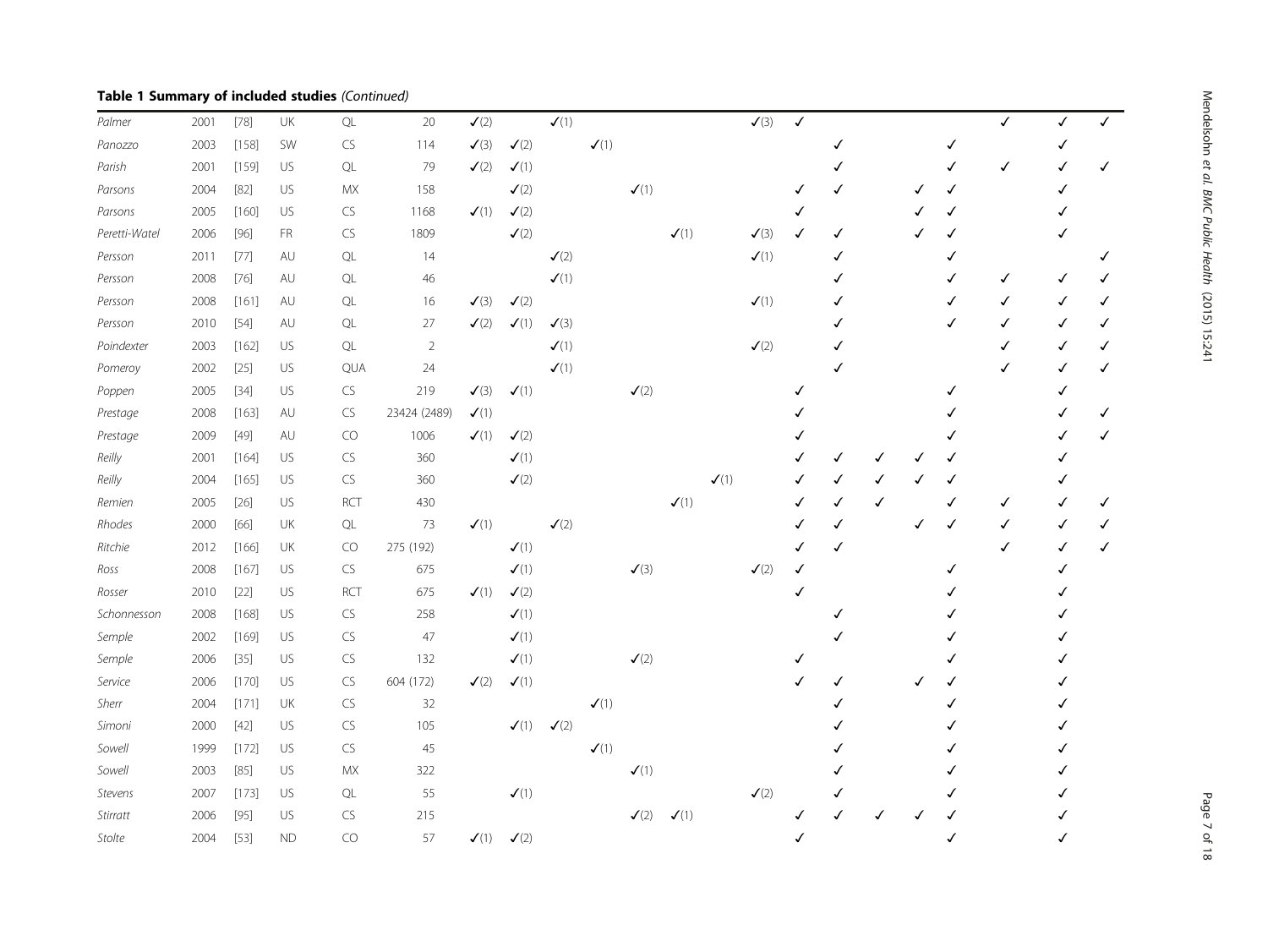| Stumbo          | 2011 | [174]   | US        | $\mathsf{QL}$ | $40\,$         |                  |                               |                 |                               |                 | $\checkmark(1)$  | $\checkmark(2)$  |                  |            |                |   |   |  |
|-----------------|------|---------|-----------|---------------|----------------|------------------|-------------------------------|-----------------|-------------------------------|-----------------|------------------|------------------|------------------|------------|----------------|---|---|--|
| Sullivan        | 2009 | $[83]$  | US        | CS            | 99             |                  | $\checkmark(2)$               |                 |                               | $\checkmark(1)$ |                  |                  |                  |            |                | ✓ |   |  |
| Sunderam        | 2008 | $[75]$  | П         | $\mathsf{QL}$ | 33             |                  |                               |                 | $\checkmark(1)$               |                 |                  |                  |                  |            |                |   | ✓ |  |
| Suzan-Monti     | 2011 | [175]   | <b>FR</b> | CS            | 322            | $\checkmark(1)$  |                               |                 |                               |                 |                  |                  |                  |            |                |   |   |  |
| Theall          | 2007 | $[43]$  | US        | CS            | 187            |                  | $\boldsymbol{\mathcal{J}}(1)$ |                 |                               |                 | $\checkmark(2)$  |                  |                  |            | $\sqrt{v}$ iii |   |   |  |
| Theodore        | 2004 | $[38]$  | US        | CS            | 87             |                  | $\checkmark(1)$               | $\checkmark(2)$ |                               |                 |                  |                  |                  |            |                |   |   |  |
| Tieu            | 2011 | [33]    | US        | CS            | 328            |                  | $\checkmark(1)$               |                 |                               | $\checkmark(2)$ |                  |                  |                  |            |                |   |   |  |
| Turner          | 1998 | [176]   | US        | CS            | 642            |                  |                               |                 |                               |                 |                  | $\checkmark(1)$  |                  | $\sqrt{X}$ | √              |   |   |  |
| Van de Ven      | 2002 | [177]   | AU        | CS            | 14156          | $\checkmark(1)$  | $\checkmark$ (2)              |                 |                               |                 |                  |                  |                  |            |                |   |   |  |
| Van de Ven      | 2005 | $[50]$  | AU        | CS            | 119            | $\checkmark(1)$  | $\checkmark(2)$               |                 |                               |                 |                  |                  |                  |            |                |   |   |  |
| Van der Straten | 2000 | [51]    | US        | ${\sf CS}$    | 208            | $\checkmark(1)$  | $\checkmark(2)$               |                 |                               |                 |                  |                  |                  |            |                |   |   |  |
| Van Leeuwen     | 2008 | [178]   | <b>ND</b> | CS            | 100            |                  |                               |                 | $\boldsymbol{\mathcal{J}}(1)$ |                 |                  |                  |                  |            |                |   |   |  |
| Vide Tavares    | 2012 | $[179]$ | PO        | CS            | 133            |                  |                               |                 | $\checkmark(1)$               |                 |                  |                  |                  |            | $\checkmark$   |   |   |  |
| Wagner          | 2002 | $[89]$  | US        | CS            | 80             |                  |                               |                 |                               |                 | $\checkmark(1)$  |                  |                  |            |                |   |   |  |
| Weinhardt       | 2004 | [180]   | US        | CS            | 3723           |                  | $\checkmark(1)$               |                 |                               |                 |                  |                  |                  |            |                |   |   |  |
| Wilson          | 2007 | $[104]$ | US        | CO            | 1090           | $\checkmark(1)$  | $\checkmark(2)$               |                 |                               |                 |                  |                  |                  |            |                |   |   |  |
| Wolitski        | 2003 | [181]   | US        | CS            | 250            | $\checkmark(1)$  | $\checkmark$ (2)              |                 |                               |                 |                  |                  |                  |            |                |   |   |  |
| Wrubel          | 2008 | $[93]$  | US        | QL            | 40             |                  |                               |                 |                               |                 | $\checkmark(1)$  |                  |                  |            |                |   |   |  |
| Wrubel          | 2010 | $[91]$  | US        | $\mathsf{QL}$ | 40             |                  |                               |                 |                               |                 | $\checkmark(1)$  | $\checkmark$ (2) |                  |            |                |   |   |  |
| Wyatt           | 2004 | $[23]$  | US        | <b>RCT</b>    | 147            | $\checkmark(1)$  | $\checkmark(2)$               |                 |                               |                 | $\checkmark$ (3) |                  | $\checkmark$ (4) |            | $\sqrt{x}$ i   |   |   |  |
| Wyatt           | 2012 | [182]   | US        | CR            | $\overline{2}$ | $\checkmark$ (1) | $\checkmark(2)$               |                 |                               |                 |                  |                  |                  |            |                |   |   |  |
| Xia             | 2006 | $[67]$  | US        | CS            | 354            | $\checkmark$ (1) | $\checkmark$ (2)              |                 |                               |                 |                  |                  |                  |            |                |   |   |  |
| Zablotska       | 2011 | [183]   | AU        | CO            | 16022          | $\checkmark(1)$  | $\checkmark(2)$               |                 |                               |                 |                  |                  |                  |            |                |   |   |  |

i Population not explicitly stated; assumed heterosexual because sample of women address fertility needs.

ii Population not explicitly stated; assumed heterosexual because a majority of women contracted HIV through heterosexual contact.

iii Population not explicitly stated; assumed men who have sex with men, and heterosexual because of sexual acts reported.

iv Population not explicitly stated; assumed men who have sex with men, heterosexual, women who have sex with women and bisexual because of partners reported.

v Population not explicitly stated; assumed heterosexual because sample included men and women in couples with whom fertility concerns were explored.

vi Population not explicitly stated; assumed heterosexual because a majority of men contracted HIV through heterosexual contact.

vii Population not explicitly stated; assumed heterosexual because a majority of women contracted HIV through heterosexual contact.

viii Population not explicitly stated; assumed heterosexual because a majority of women contracted HIV through heterosexual contact.

ix Population not explicitly stated; assumed men who have sex with men, heterosexual and bisexual because of sample characteristics.

x Population not explicitly stated; assumed heterosexual because the sample of women addressed contraception use.

xi Population not explicitly stated; assumed heterosexual because of sexual acts reported.

Legend. LOCATION: United States (US); United Kingdom (UK); Australia (AU); Multiple European Union Countries (EU); France (FR); Italy (IT); Netherlands (ND); Spain (SP); Sweden (SWD); Switzerland (SW); Portugal (PO). TYPE: cross-sectional study (CS); case control (CC); case report (CR); cohort study (CO); quasi-experimental (QUA) randomized controlled trial (RCT); qualitative study (QL); mixed methods (MX). THEME: risk management (RM); sexual risk behaviours (RB); relationship quality (RQ); reproductive issues (RI); serostatus disclosure (SD); adherence (AD); social support (SS); vulnerability (VU). POPULATION: men who have sex with men (MM); heterosexual (HE); women who have sex with women (WW); bisexual (BI). UNIT OF ANALYSIS: individual (IN); dyad (DY). SEROSTATUS: HIV-positive (+); HIV-negative (−). SAMPLE SIZE: no. serodiscordant (n,SD). Data not reported (NR).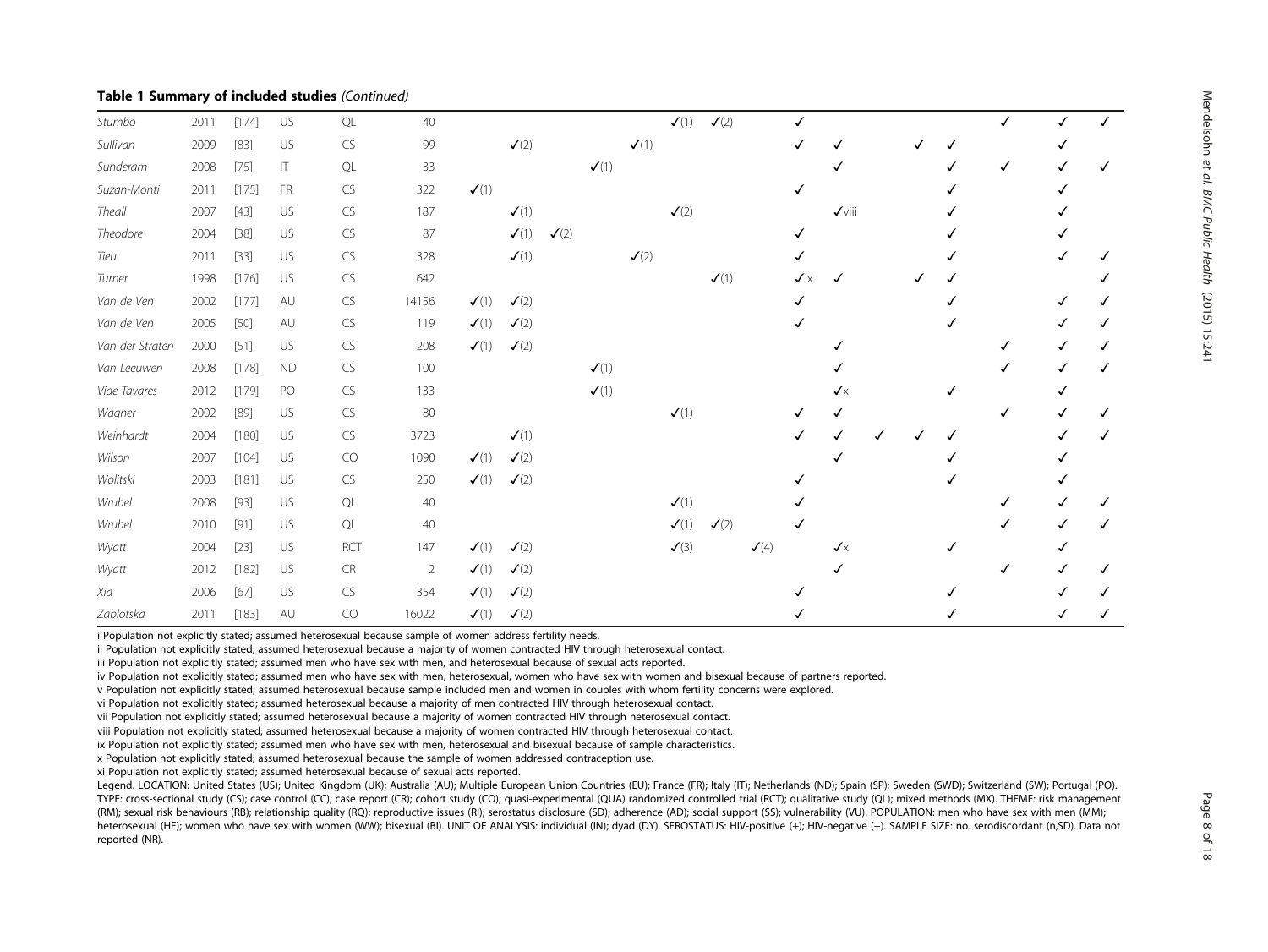<span id="page-8-0"></span>

unprotected sex were younger age, concurrent partnerships, alcohol intoxication, and low condom use self-efficacy [[46](#page-14-0)].

#### Risk management

The "risk management" theme was assigned to studies that focused on efforts to avoid or manage the risk of infection and included work on condom use, PrEP, viral load knowledge, negotiated safety agreements, seroadaptation (e.g., "seropositioning" or selection of partners according to serostatus and "serosorting" or strategic positioning during sexual intercourse), HIV testing, and serostatus disclosure.

Given that it is now accepted that an undetectable viral load reduces the risk of infection, investigations into the effects of actual and perceived viral load are of

particular interest. An online survey that studied the impact of viral load discussions on risky sex among American MSM found that UAI occurred within 25% of primary serodiscordant couples who had discussed their viral load together [[47](#page-14-0)]. A study in San Francisco found that viral load discussions were not more common among men in serodiscodant primary relationships compared with men who were not in such relationships; however, HIV-negative men who typically discussed viral load reported that they would be more inclined to take sexual risks with their HIV-positive partners whose viral load was undetectable [[48](#page-14-0)]. In Australian studies, having an undetectable viral load was associated with a threefold increase in the odds of UAI among same-sex male serodiscordant couples and was more likely to be reported by seronegative partners when they believed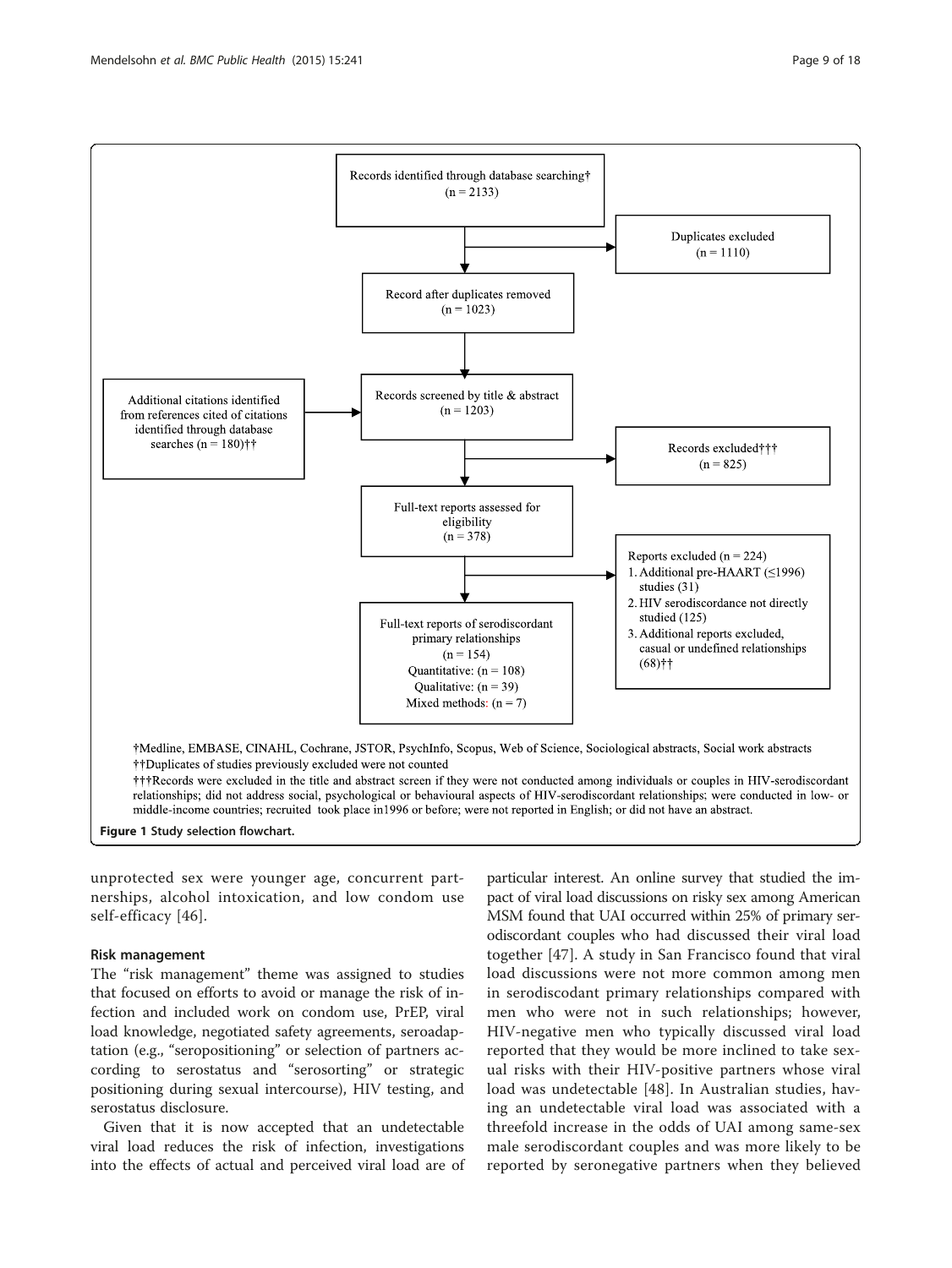<span id="page-9-0"></span>

their HIV-positive partner's viral load was undetectable [[49,50\]](#page-14-0). In the *California Partners II* study, HIV-negative partners estimated a lower likelihood of HIV transmission and had riskier sex if they thought that their partner was on cART and had an undetectable viral load [\[51,52](#page-14-0)]. Favourable perceptions of viral load among HIV-positive MSM based in Amsterdam led to increases in risk behaviours with seronegative or unknown status partners when compared with men who had an unfavorable perception of their viral load, even after adjusting for actual viral load and CD4 counts [[53](#page-14-0)]. In an Australian qualitative study, perceptions of viral load, infectiousness, and safety of unprotected sex were linked to emotional sensibilities and commitments, as much as risk calculations [\[54\]](#page-14-0).

Negotiated safety agreements (i.e., the negotiation of mutually agreed strategies for managing HIV risk within sexual relationships) and seroadaptation were the most commonly discussed behavioural risk management strategies within the surveyed literature [[55\]](#page-15-0). Between 26% and 91% of cohorts included in this review reported having used sexual agreements [[56](#page-15-0)-[59\]](#page-15-0). Among African-American serodiscordant couples, "couple agreement" in reporting of sexual risk behaviours was consistent [\[60\]](#page-15-0); however, individual partners were found to hold different perceptions of transmission risk [\[61](#page-15-0)]. Among same-sex male couples based in Australia, sexual agreements that included casual serodiscordant partners, or having no agreement, were associated with UAI [\[62](#page-15-0)]. Qualitative work conducted in San Francisco found very little uniformity in the rules of negotiated agreements across couples [[63](#page-15-0)]. In a British study, HIV-negative partners in both heterosexual and same-sex primary serodiscordant couples often requested risky sex in order to demonstrate love and relationship investment, or to reinforce trust within the relationship. This finding

reinforces the importance of understanding the emotional and intimate dynamics of relationships when designing interventions [[64,65\]](#page-15-0). In critiquing the focus on the individual costs and benefits of risk management, a British qualitative study noted that research on sexual risk decisionmaking often ignored the intimate and emotional experience of couples, the major context in which such decisionmaking is undertaken [[66](#page-15-0)]. Seroadaptive behaviours include seropositioning (i.e., where seronegative men position themselves as the insertive partner) and serosorting (i.e., selection of partners on the basis of serostatus). Seropositioning was adopted by 58% of HIV-negative MSM in a populationbased study in California [\[67\]](#page-15-0). Among women based in six US cities, both HIV-positive and seronegative female partners engaged in serosorting [\[68](#page-15-0)].

In studies that explored associations between risk management and HIV serostatus disclosure, knowledge of a heterosexual partner's HIV status was associated with condom use among those who had disclosed their serostatus [\[69](#page-15-0)]. Frequencies of risk behaviour were similar among MSM whether they were consistently aware or unaware of their partners' HIV infection [[70](#page-15-0)]. In the only study that examined HIV testing, 72% of seronegative men in same-sex serodiscordant couples who reported UAI with their HIV-positive primary partner or had UAI with an outside partner of discordant or unknown status had tested for HIV in the past year [\[59\]](#page-15-0).

Four studies reported on interventions that aimed to reduce sexual risk behaviours. In a cluster randomized trial of a risk reduction intervention for African-American serodiscordant couples that addressed stigma and psychological distress, barriers to condom use, support from community organizations, and relationship skills, a lower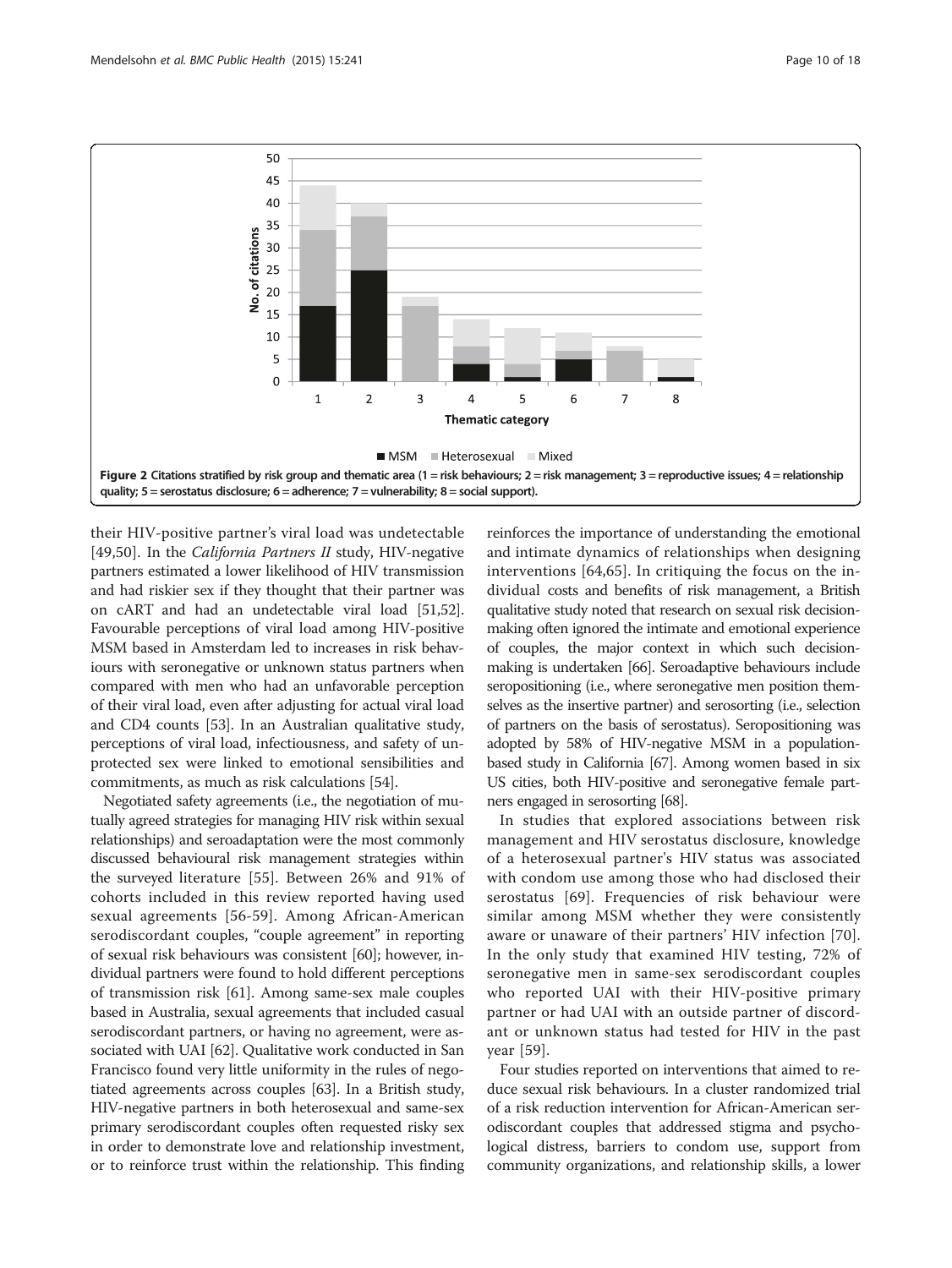adjusted mean number of unprotected sex acts was found in the intervention group [[21](#page-14-0)]. In a non-randomized Spanish trial that evaluated the impact of a Couples' Counselling and Testing intervention on sexual risk, preintervention sexual risk behaviour, >35 years of age, and a recent pregnancy increased the odds of post-intervention risky sexual behaviour by 2–3 times [\[24\]](#page-14-0). A randomized controlled trial of two sexual health seminars conducted among MSM found that UAI frequency decreased in all study conditions despite better reported intentions to avoid transmission among those in the intervention arms [[22](#page-14-0)]. In a US-based psycho-educational intervention designed to decrease sexual risk and improve adherence to cART among heterosexual HIV-positive women with histories of child sexual abuse, the intervention was associated with a threefold increase in the odds of reducing sexual risk while those who attended ≥8 sessions reported a fourfold improvement in adherence compared to the control group [\[23\]](#page-14-0). Although there is some evidence that interventions have a positive impact on sexual risk behaviours among serodiscordant couples, overall there is a paucity of evidence from which to draw.

#### Reproductive issues

Studies were assigned the "reproductive issues" theme if they focused primarily on any social or behavioural aspect of reproduction or fertility. Notably, studies classified within this theme were conducted exclusively among heterosexual serodiscordant couples. In one study of American couples' desire to conceive through assisted reproduction where the majority of men in the study had previously been diagnosed with HIV, participants were most concerned about the risk of transmission within the family, premature death of the HIV-positive partner, disclosure of HIV status to children, and the potential desire for additional children if assisted reproduction proved successful on the first attempt [\[71\]](#page-15-0). In a qualitative study, 93% of participating women in South Carolina had no desire to become pregnant due to concerns about HIV transmission to the fetus, financial instability, single relationship status, age, and previous childbearing or child rearing experiences [[72](#page-15-0)]. A European study that explored satisfaction with sexual and reproductive health services reported that 58% of all participants (59% of sample were in a serodiscordant couple) were not satisfied with services delivered in HIV care settings, while a third of participants reported HIV-related discrimination in healthcare settings [\[73](#page-15-0)]. Qualitative work conducted in Northern Ireland found that love, commitment, physical pleasure, and a desire to conceive without medical interventions helped to shape perceptions of risk within the relationship [\[74](#page-15-0)]. Among Italian couples consisting of HIV-positive men and seronegative women, assisted reproduction was typically regarded as safe and effective [\[75\]](#page-15-0).

#### Relationship quality

Studies were assigned the "relationship quality" theme if they explored relationship satisfaction or outcomes of serodiscordant relationships. Two-thirds (11/18) of these studies used qualitative methods. The "Straightpoz" study, an Australian longitudinal cohort of serodiscordant couples, found that HIV-positive partners felt that their identities were "redeemed" by their seronegative partners and revealed tensions within the couple surrounding communication about serodiscordance [\[76,77](#page-15-0)]. Among gay male serodiscordant couples, relationship balance and redefinition of the sexual relationship resulted when serodiscordance was uncovered by the couple after the relationship had started [[78](#page-15-0)]. A pilot study testing a psycho-educational group intervention for heterosexual serodiscordant couples found reductions in depression and anxiety and increases in marital satisfaction among the intervention group [\[25\]](#page-14-0).

#### Serostatus disclosure

Studies were assigned to the "serostatus disclosure" theme if the primary finding was related to disclosure of serostatus to partners, family, or wider social networks. Serostatus disclosure, however, typically referred to individual disclosure of HIV status to partners. The finding that 41% and 47% of HIV-positive men and women engaged in a serodiscordant couple, respectively, had not disclosed their status to their partner [\[79,80\]](#page-15-0) was consistent with disclosure rates found in other studies [[81-83](#page-15-0)]. Qualitative work conducted in the UK suggested that negative ideas about condoms, concerns about relationship quality, and limited communication within the relationship, were barriers to disclosing serostatus to partners [\[84](#page-15-0)]. In a mixed-methods study conducted among American women, qualitative interviews revealed that disclosure decisions for women were often based on emotional closeness to their partner, or were organized around a highly personalized (i.e., non-generalizable) set of criteria [\[85\]](#page-15-0). In a study conducted among American HIV-positive IDUs, there was a higher likelihood of disclosure to casual partners before first sexual contact when compared to primary partners [[82\]](#page-15-0). Disclosure of HIV status to social networks appeared to present a different type of issue upon which very few studies have focused. A qualitative study conducted among MSM, high-risk heterosexuals, and substance users found that the type of social relationship (e.g., sexual vs non-sexual; close vs not close) was a key consideration within the disclosure decision process [[86\]](#page-15-0). Among Asian/Pacific Islanders, fears of stigma or discrimination, and concerns about disappointing or burdening others, were important to the process of disclosing HIV status to social networks [\[87\]](#page-15-0). HIV-positive partners were more likely to disclose their serodiscordant relationship to social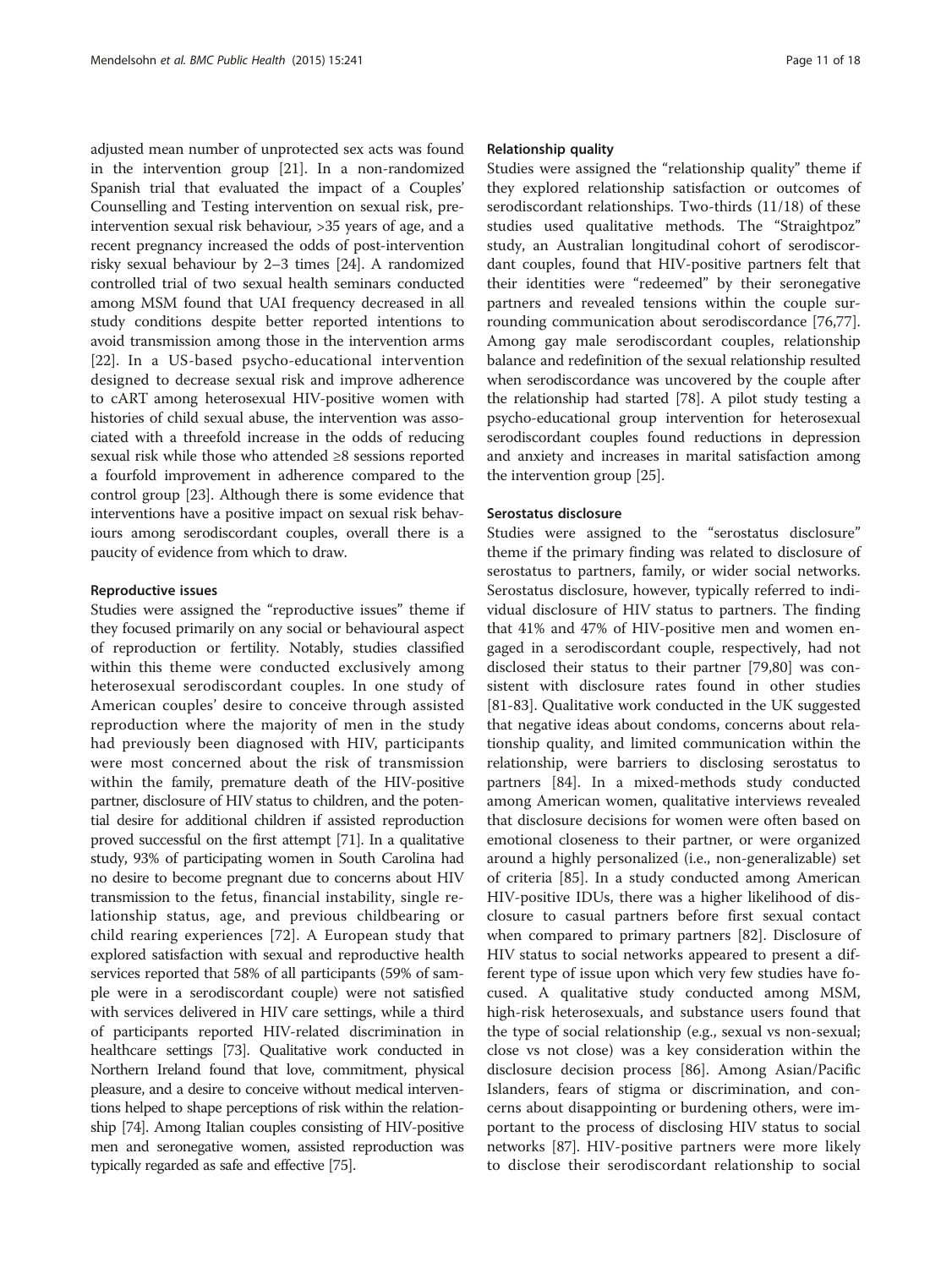networks when compared with their seronegative partners as a result of better self-reported social integration [[88](#page-15-0)].

#### Adherence to antiretroviral therapy

Studies were classified within the "adherence" theme if their main finding was related to cART adherence. Studies found that strong social support was linked to better adherence by the HIV-positive partner within serodiscordant couples. In a pilot-study of 40 couples based in the United States, higher adherence levels were associated with less risk attribution to unprotected sex by seronegative partners, better perceived treatment efficacy, good knowledge of treatment, and the perceived negative consequences of poor adherence [\[89](#page-15-0)]. Highlighting the importance of dyadic approaches to the study of adherence within couples, the seronegative partner's estimate of adherence was found to be a better predictor of viral suppression than the HIV-positive partner's own self-reported adherence in a cohort of same-sex male couples [\[90,91](#page-15-0)]. Among men, adherence was strongly associated with comfort in taking cART in the presence of close friends and support from caregivers [[92,93](#page-15-0)]. Among American women, good adherence was 75% less likely among seroconcordant couples when compared to serodiscordant couples, and 78% less likely in situations where the HIVpositive partner was dependent on emotional support from their partner [[94\]](#page-15-0). In a New York study that examined the relationship between HIV serostatus disclosure and adherence, disclosure was independently associated with better adherence [\[95\]](#page-15-0). In a French study that examined the co-occurrence of non-adherence to cART and risky sex within serodiscordant couples, no differences were observed in the proportions engaged in unsafe sex by adherence level (high vs. non-) among MSM and heterosexual men; however, a positive association was found among heterosexual women [[96](#page-15-0)]. An educational and counseling intervention to improve adherence among heterosexual and same-sex serodiscordant couples in New York found short-term improvements in the proportion of prescribed doses taken correctly by the HIV-positive partner within the intervention group [[26](#page-14-0)].

#### Vulnerability and social support

The "vulnerability" theme was assigned when the primary contribution was a focus on understudied or highly marginalized groups such as migrants, those living in poverty, or those who had suffered from abuse. Although IDUs are highly vulnerable, these studies were typically assigned to other themes, and secondarily coded within the vulnerability theme. Among immigrant women from sub-Saharan Africa who were receiving HIV treatment in the United Kingdom, vulnerability was described by women as an interplay between migration, HIV status, and poverty [[97](#page-15-0)]. A qualitative study of 33 low-income, marginally-housed, or substance using heterosexual serodiscordant couples situated in California found that HIV diagnosis was typically used as a commodity that allowed individuals to retain their access to crucial government programs that had been scaled back as a consequence of welfare reforms [[98](#page-15-0)]. In a study of adult and child sexual abuse among African American serodiscordant couples, 72% of couples reported a history of abuse among one or both partners [[99](#page-15-0)]. Child sexual abuse and adult re-victimization were independent risk factors for post-traumatic stress disorder and sexual trauma symptoms, but were not associated with risky sexual behaviour among HIV-positive women [[100](#page-15-0)].

In qualitative studies of social support, partners were the primary source of support among same-sex male serodiscordant couples, while less support was received from families [\[101\]](#page-15-0). In a small quasi-experimental study that evaluated the effect of a psychoeducational group intervention on within-couple support, the intervention did not increase perceived social support [[27\]](#page-14-0). Moreover, an intervention that attempted to improve coping and social support within couples led to positive changes in active coping, positive refocusing and less emotional distress, but did not result in a reported improvement in social support [[28\]](#page-14-0). Therefore, evidence-based, couplefocused interventions that aim to increase supportive relationships among serodiscordant couples are currently lacking.

#### **Discussion**

Through the process of reviewing the 154 included citations and assigning them to eight thematic categories, this scoping review identified key gaps in the social and behavioural evidence-base for HIV-serodiscordant couples. Designing studies that will contribute to evidence in these areas should inform future research. The social and behavioural aspects of biomedical prophylaxis (e.g., adherence to TasP or PrEP), and impacts on relationship quality and satisfaction were generally underexplored. Moreover, although intimate couple dynamics and emotional needs were important for understanding patterns of risk in qualitative studies, these factors were seldom addressed in quantitative work [[38](#page-14-0),[54](#page-14-0)[,64,66](#page-15-0)]. Negative impacts on relationship quality may affect the uptake of a range of risk management strategies including negotiated safety agreements, TasP, or PrEP [\[90,92-94,102,103\]](#page-15-0). In terms of prophylactic ART, studies that investigate associations between these strategies and relationship quality will be needed to better understand the impact on primary relationships over the long-term, especially at present when guidelines are shifting towards recommending these strategies. Relatedly, in studies that explored the effects of viral load perceptions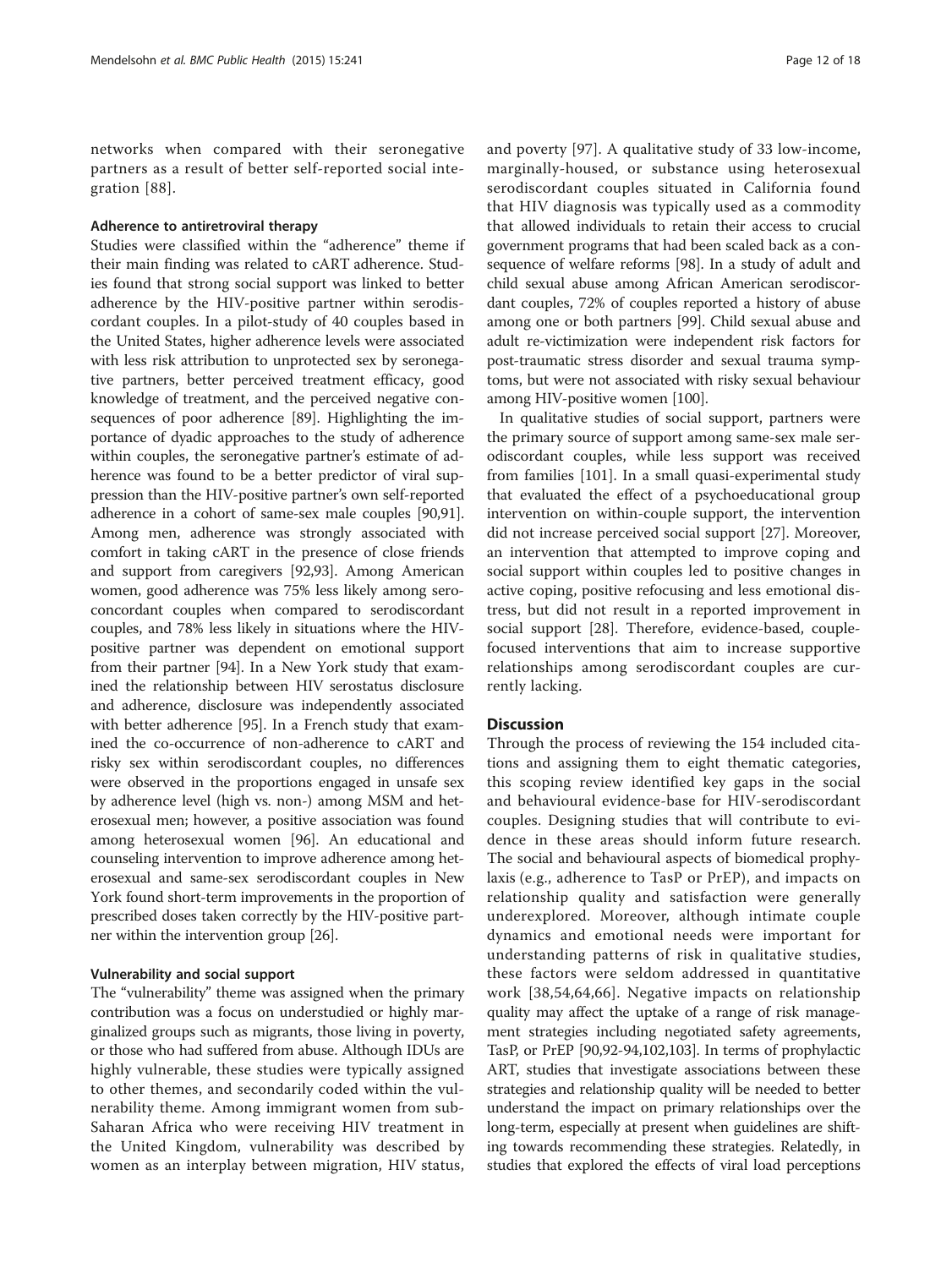on risk behaviours, actual or perceived viral load typically affected risk management choices [[48](#page-14-0)-[51,53](#page-14-0)]. For example, women who perceived ART to be protective reported increased sexual risk taking [[104](#page-15-0)[,105\]](#page-16-0). A systematic review addressing risk perceptions related to viral load and ART effectiveness would be useful.

There is a considerable amount of work that has investigated sexual risk behaviours or management of sexual risk, without taking account of the socio-structural factors that affect these outcomes. The social determinants of health are "core social processes and arrangements – reflective of social and cultural norms, values, networks, structures and institutions – that operate in concert with individual behaviours and practices to influence HIV epidemics in particular settings" [[106](#page-16-0)], p. S294-5. For example, very few studies have explored the impact of criminalization of non-disclosure of HIV status on relationship quality [[107\]](#page-16-0). The application of conceptual frameworks that take into account the effects of social and structural environments would facilitate a better understanding of the interplay of individual, dyadic, and social experience on relationship satisfaction within serodiscordant couples.

The only quantitative study focused on HIV-testing among HIV-negative partners was conducted in the Unites States prior to a change in national guidelines that recommended that higher risk individuals receive an annual HIV test. This study found that nearly threequarters of HIV-negative partners in same-sex serodiscordant relationships had tested for HIV in the previous year [[59](#page-15-0)[,108,109](#page-16-0)]. Barriers or facilitators of HIV testing, especially for CHTC, were not specifically examined in any study focused on serodiscordant couples. CHTC is normally considered when the status of both partners is negative and/or unknown; however, studies that investigate the risks and benefits of involving the HIV-positive partner in the seronegative partner's testing might inform the use of CHTC within this key population [\[110\]](#page-16-0). Since testing is crucial for prevention, understanding barriers to testing among HIV-negative partners and designing interventions to increase uptake should be a focus of future work.

Highly vulnerable non-IDU populations, including transgender persons and migrants, have been inadequately studied [[45](#page-14-0),[46](#page-14-0)[,87,97,](#page-15-0)[111,112\]](#page-16-0). African-American people in the United States were represented within the series of papers generated by the *Eban* study that assessed the impact of a behavioural intervention on HIV risk behaviours within multiple urban settings in the United States [\[20,21](#page-14-0)]. The high infection rates observed among some African-American MSM may be attributable to low rates of diagnosis and treatment rather than patterns of risk behaviour [\[113](#page-16-0)], underscoring the importance of exploring research approaches that are sensitized to the social determinants of health.

Studies of reproductive issues among same-sex serodiscordant couples were entirely absent, despite the fact that 19% of same-sex couples in the United States were estimated to have children as of 2011 [[114\]](#page-16-0). Although same-sex male couples do not experience transmission risk associated with procreative sex, the decision to have children and its impacts on relationship dynamics within this relationship context should be taken up in future studies.

Currently, very few studies have investigated barriers to disclosing a serodiscordant relationship to family and social networks, and the impacts of these decisions on the relationship. These impacts could be psychosocial, or may affect access to supportive services. In one of the very few studies on the subject, better perceived social integration facilitated a better likelihood of relationship disclosure by HIV-positive partners to their social networks when compared with their seronegative partners [[88\]](#page-15-0). Given the tremendous stigma associated with HIV in particular settings, there is a need to better understand the impact of disclosure to family and social networks on access to supportive services and uptake of HIV risk management strategies within the couple. There were also very few studies that investigated associations between serostatus disclosure and sexual risk with primary partners. Future dyadic work would need to be limited to studies that aimed to recruit only the HIV-positive partner, given the couple's self-identification as serodiscordant would need to be known by both the HIV-positive and HIV-negative partner in advance of recruitment. In cases where disclosure had not yet occurred between partners, it would not be possible to confirm the HIVserodiscordant, primary relationship status of the couple that would be necessary for eligibility in a study that focused on this unit of analysis.

Only one-third of included studies recruited dyads, defined as both partners within a serodiscordant relationship. Therefore, the majority of studies relied on the responses of a single partner. Given the importance of interpersonal dynamics within a relationship, studies that recruit both partners of a serodiscordant couple are crucial for understanding the management of risk, the cultivation of intimacy within the couple, and changes over time. Dyadic studies also enhance the validity of outcome variables by devising ways of operationalizing the responses of both partners through techniques such as agreement scores. If couples-based approaches are to be employed within HIV prevention interventions, more studies focused on the dyad as the unit of analysis will be needed. Given the challenges of recruiting representative cohorts of HIV-serodiscordant dyads, methodological work that describes challenges and solutions would be helpful.

Population-based cohort studies would also help to increase our understanding of the epidemiological profile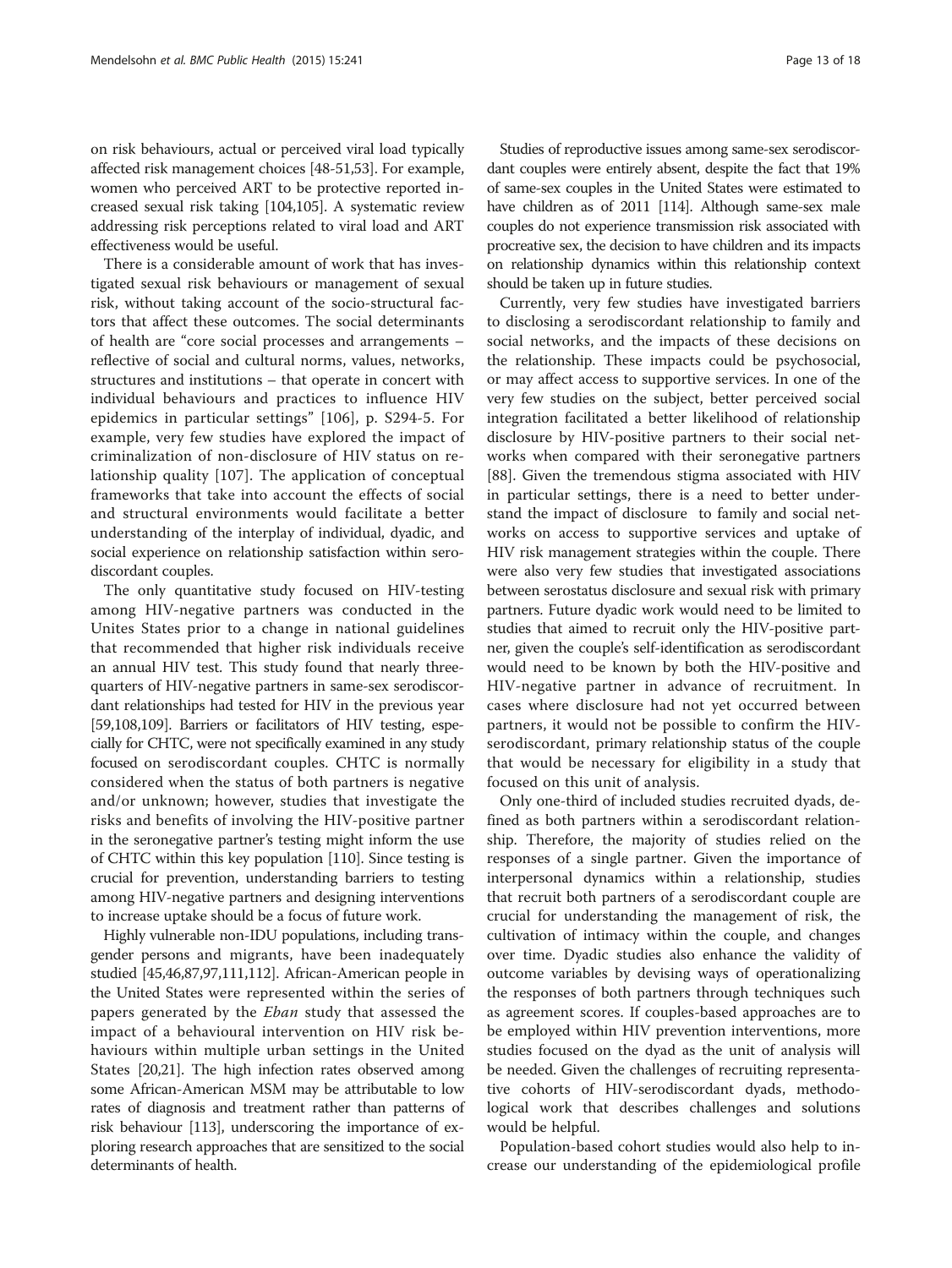<span id="page-13-0"></span>of serodiscordant couples, and would help to develop targeted programs that deliver single or combination HIV prevention interventions to couples that are most in need. Given the preponderance of studies focused on sexual risk behaviour and the movement away from viewing all unprotected anal or vaginal intercourse, or sex without condoms, as risky (i.e., due to variable risk associated with condomless sex across different risk environments), a review of the ways in which the evidence base has typically operationalized "risky sexual behaviour" would be a strong contribution to the literature. Finally, a major weakness of the literature was in the aggregation of results in studies that recruited mixed populations of couples (e.g., casual, primary, serodiscordant, seroconcordant) without presenting stratified results. This aggregation complicated comparability and synthesis of data. Therefore, if primary couples are to be considered different with respect to risk, they should be properly distinguished and discussed within larger studies.

Only eight intervention studies met the inclusion criteria for this scoping review. Published trials included behavioural interventions to reduce sexual risk [[20-24\]](#page-14-0), a psycho-educational group intervention to reduce depression and anxiety and increase marital satisfaction [\[25](#page-14-0)], an intervention to improve adherence to ART [[26\]](#page-14-0), and two interventions for improving social support [\[27,28](#page-14-0)]. Therefore, major gaps exists in relation to evaluated interventions designed to support serodiscordant couples in establishing a routine HIV-testing schedule, improving the quality of their relationships, supporting the navigation of negotiated safety agreements, and consistently executing seroadaptive strategies.

There were strengths and limitations to this review. Strengths included the thorough database searching and broad inclusion criteria (i.e., any study with a proportion of primary serodiscordant couples). Limitations included the omission of grey literature and reports published in languages other than English. Work that includes mixed cohorts, such as serodiscordant and seroconcordant couples, or primary and casual relationships, should identify these sample proportions clearly, provide consistent definitions, and conduct stratified analyses. Consistently defined outcomes and populations will facilitate helpful meta-analyses, the highest form of evidence.

#### Conclusions

In summary, our findings highlight where future research on HIV-serodiscordant relationships may be directed, including the effects of risk management strategies on relationship quality, the social determinants of health for serodiscordant couples, dynamics around HIV testing, reproductive issues among same-sex couples, disclosure of serodiscordant status to social networks, dyadic studies, population-based studies and studies among vulnerable populations. Importantly, as HIV-positive partners are often the link to services and research, innovative ways are needed to reach out to HIV-negative partners in the context of research studies and supportive services. Overall, filling these gaps will be important for improving the health and quality of life for HIV-positive and HIVnegative partners engaged in serodiscordant relationships.

#### Additional file

[Additional file 1: Table S1.](http://www.biomedcentral.com/content/supplementary/s12889-015-1488-9-s1.doc) Sample systematic review search strategy used in MEDLINE\*

#### Competing interests

The authors declare that they have no competing interests

#### Authors' contributions

JBM and LC developed the idea for the paper. SM and JP conducted searches. JBM, SM, and JP assessed citations for inclusion. JBM and SM thematically categorized included citations. JBM wrote the first draft of the manuscript. AD, DA, AB, ML, SM, JP, and TM commented on the manuscript. All authors read, commented on, and approved the final manuscript.

#### Acknowledgments

The authors acknowledge seed grant funding from The CIHR Social Research Centre in HIV Prevention, Dalla Lana School of Public Health, University of Toronto, Canada.

#### Author details

<sup>1</sup>Dalla Lana School of Public Health, University of Toronto, Toronto, Canada. <sup>2</sup> Centre for the AIDS Programme of Research in South Africa (CAPRISA), University of KwaZulu Natal, Durban, South Africa. <sup>3</sup>Sigma Research Group, London School of Hygiene and Tropical Medicine, London, UK. <sup>4</sup>Women's College Research Institute, Women's College Hospital, University of Toronto, Toronto, ON, Canada.

#### Received: 16 September 2014 Accepted: 28 January 2015 Published online: 13 March 2015

#### References

- 1. Joint United Nations Programme on HIV/AIDS (UNAIDS). Global Report: UNAIDS Report on the Global AIDS Epidemic Geneva. 2012. [http://www.](http://www.unaids.org/sites/default/files/media_asset/20121120_UNAIDS_Global_Report_2012_with_annexes_en_1.pdf) [unaids.org/sites/default/files/media\\_asset/20121120\\_UNAIDS\\_Global\\_Report\\_](http://www.unaids.org/sites/default/files/media_asset/20121120_UNAIDS_Global_Report_2012_with_annexes_en_1.pdf) [2012\\_with\\_annexes\\_en\\_1.pdf](http://www.unaids.org/sites/default/files/media_asset/20121120_UNAIDS_Global_Report_2012_with_annexes_en_1.pdf).
- 2. Public Health Agency of Canada: Summary: Estimates of HIV Prevalence and Incidence in Canada, 2011. Ottawa; 2012. [http://www.who.int/hiv/pub/](http://www.who.int/hiv/pub/guidelines/9789241501972/en/) [guidelines/9789241501972/en/](http://www.who.int/hiv/pub/guidelines/9789241501972/en/)
- 3. Chemaitelly H, Cremin I, Shelton J, Hallett TB, Abu-Raddad LJ. Distinct HIV discordancy patterns by epidemic size in stable sexual partnerships in sub-Saharan Africa. Sex Transm Infect. 2012;88(1):51–7.
- 4. World Health Organization: Guidance on couples HIV testing and counselling including antiretroviral therapy for treatment and prevention in serodiscordant couples. Geneva; 2012. [http://www.phac-aspc.gc.ca/aids](http://www.phac-aspc.gc.ca/aids-sida/publication/survreport/estimat2011-eng.php)[sida/publication/survreport/estimat2011-eng.php](http://www.phac-aspc.gc.ca/aids-sida/publication/survreport/estimat2011-eng.php)
- 5. Loutfy MR, Wu W, Letchumanan M, Bondy L, Antoniou T, Margolese S, et al. Systematic review of HIV transmission between heterosexual serodiscordant couples where the HIV-positive partner is fully suppressed on antiretroviral therapy. PLoS One. 2013;8(2):e55747.
- 6. Del Romero J, Castilla J, Hernando V, Rodriguez C, Garcia S. Combined antiretroviral treatment and heterosexual transmission of HIV-1: cross sectional and prospective cohort study. BMJ. 2010;340:c2205.
- 7. Cohen MS, Chen YQ, McCauley M, Gamble T, Hosseinipour MC, Kumarasamy N, et al. Prevention of HIV-1 infection with early antiretroviral therapy. N Engl J Med. 2011;365(6):493–505.
- 8. Persson A. Notes on the concepts of 'serodiscordance' and 'risk' in couples with mixed HIV status. Glob Public Health. 2013;8(2):209–20.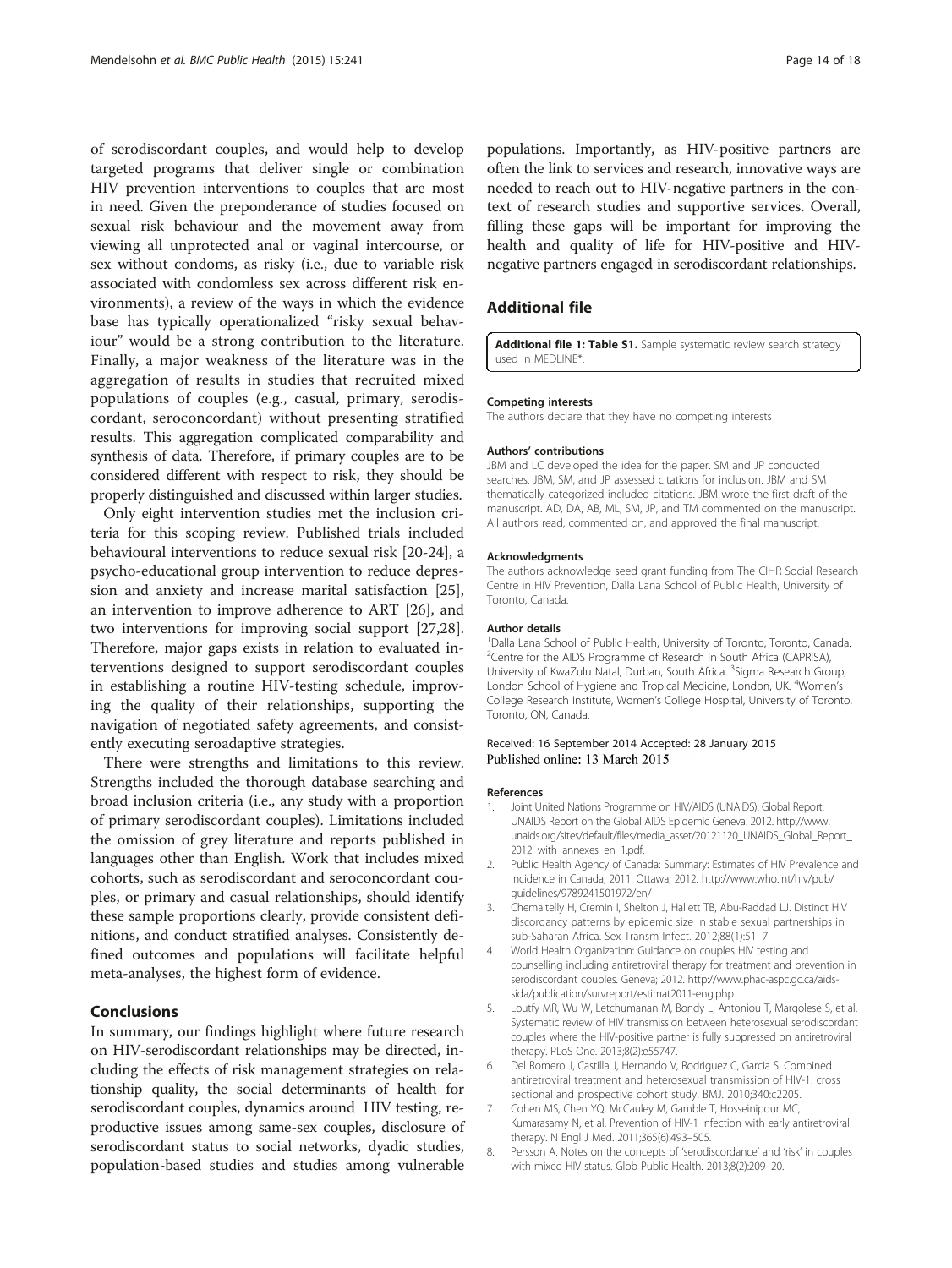- <span id="page-14-0"></span>9. Remien RH, Carballo-Dieguez A, Wagner G. Intimacy and sexual risk behavior in serodiscordant male couples. Aids Care. 1995;7(4):429–38.
- 10. Skurnick JH, Abrams J, Kennedy CA, Valentine SN, Cordell JR. Maintenance of safe sex behavior by HIV-serodiscordant heterosexual couples. AIDS Educ Prev. 1998;10(6):493–505.
- 11. van der Straten A, Vernon KA, Knight KR, Gomez CA, Padian NS. Managing HIV among serodiscordant heterosexual couples: serostatus, stigma and sex. AIDS Care. 1998;10(5):533–48.
- 12. Vandevanter N, Thacker AS, Bass G, Arnold M. Heterosexual couples confronting the challenges of HIV infection. AIDS Care. 1999;11(2):181–93.
- 13. Wagner GJ, Remien RH, Carballo-Dieguez A. "Extramarital" sex: is there an increased risk for HIV transmission? A study of male couples of mixed HIV status. AIDS Educ Prev. 1998;10(3):245–56.
- 14. Wagner GJ, Remien RH, Carballo-Dieguez A. Prevalence of extradyadic sex in male couples of mixed HIV status and its relationship to psychological distress and relationship quality. J Homosex. 2000;39(2):31–46.
- 15. Arksey H, O'Malley L. Scoping studies: towards a methodological framework. Int J Soc Res Methodol. 2005;8(1):19–32.
- 16. Moher D, Liberati A, Tetzlaff J, Altman DG, Group P. Preferred reporting items for systematic reviews and meta-analyses: the PRISMA statement. PLoS Med. 2009;6(7):e1000097.
- 17. Mays N, Pope C, Popay J. Systematically reviewing qualitative and quantitative evidence to inform management and policy-making in the health field. J Health Serv Res Policy. 2005;10 Suppl 1:6–20.
- 18. World Bank. Glossary. 2003. 2012.
- 19. Ritchie J, Spencer L. Qualitative data analysis for applied policy research. In: Bryman A, Burgess RG, editors. Analyzing Qualitative Data. London: Routledge; 1994. p. 173–94.
- 20. NIMH Multisite HIV/STD Prevention Trial for African American Couples Group. Formative study to develop the Eban treatment and comparison interventions for couples. J Acquir Immune Defic Syndr. 2008;49 Suppl 1:S42–51.
- 21. El-Bassel N, Jemmott JB, Landis JR, Pequegnat W, Wingood GM, Wyatt GE, et al. National Institute of Mental Health Multisite Eban HIV/STD Prevention Intervention for African American HIV Serodiscordant Couples: a cluster randomized trial. Arch Intern Med. 2010;170(17):1594–601.
- 22. Rosser BR, Hatfield LA, Miner MH, Ghiselli ME, Lee BR, Welles SL, et al. Effects of a behavioral intervention to reduce serodiscordant unsafe sex among HIV positive men who have sex with men: the Positive Connections randomized controlled trial study. J Behav Med. 2010;33(2):147–58.
- 23. Wyatt GE, Longshore D, Chin D, Carmona JV, Loeb TB, Myers HF, et al. The efficacy of an integrated risk reduction intervention for HIV-positive women with child sexual abuse histories. AIDS Behav. 2004;8(4):453–62.
- 24. Hernando V, del Romero J, Garcia S, Rodriguez C, del Amo J, Castilla J. Reducing sexual risk behavior among steady heterosexual serodiscordant couples in a testing and counseling program. Sex Transm Dis. 2009;36(10):621–8.
- 25. Pomeroy EC, Green DL, Van Laningham L. Couples who care: The effectiveness of a psychoeducational group intervention for HIV serodiscordant couples. Res Soc Work Prac. 2002;12(2):238–52.
- 26. Remien RH, Stirratt MJ, Dolezal C, Dognin JS, Wagner GJ, Carballo-Dieguez A, et al. Couple-focused support to improve HIV medication adherence: a randomized controlled trial. AIDS. 2005;19(8):807–14.
- 27. Gordon-Garofalo VL, Rubin A. Evaluation of a psychoeducational group for seronegative partners and spouses of persons with HIV/AIDS. Res Soc Work Prac. 2004;14(1):14–26.
- 28. Fife BL, Scott LL, Fineberg NS, Zwickl BE. Promoting adaptive coping by persons with HIV disease: evaluation of a patient/partner intervention model. J Assoc Nurses AIDS Care. 2008;19(1):75–84.
- 29. Milam J, Richardson JL, Espinoza L, Stoyanoff S. Correlates of unprotected sex among adult heterosexual men living with HIV. J Urban Health. 2006;83(4):669–81.
- 30. Bouhnik AD, Preau M, Lert F, Peretti-Watel P, Schiltz MA, Obadia Y, et al. Unsafe sex in regular partnerships among heterosexual persons living with HIV: evidence from a large representative sample of individuals attending outpatients services in France (ANRS-EN12-VESPA Study). AIDS. 2007;21 Suppl 1:S57–62.
- 31. Aidala AA, Lee G, Howard JM, Caban M, Abramson D, Messeri P. HIV-positive men sexually active with women: sexual behaviors and sexual risks. J Urban Health. 2006;83(4):637–55.
- 32. Kalichman SC, Rompa D, Luke W, Austin J. HIV transmission risk behaviours among HIV-positive persons in serodiscordant relationships. Int J STD AIDS. 2002;13(10):677–82.
- 33. Tieu HV, Xu G, Bonner S, Spikes P, Egan JE, Goodman K, et al. Sexual partner characteristics, serodiscordant/serostatus unknown unprotected anal intercourse and disclosure among human immunodeficiency virus-infected and uninfected black men who have sex with men in New York City. Sex Transm Dis. 2011;38(6):548–54.
- 34. Poppen PJ, Reisen CA, Zea MC, Bianchi FT, Echeverry JJ. Serostatus disclosure, seroconcordance, partner relationship, and unprotected anal intercourse among HIV-positive Latino men who have sex with men. AIDS Educ Prev. 2005;17(3):227–37.
- 35. Semple SJ, Zians J, Grant I, Patterson TL. Sexual risk behavior of HIV-positive methamphetamine-using men who have sex with men: the role of partner serostatus and partner type. Arch Sex Behav. 2006;35(4):461–71.
- 36. Hoff CC, Gomez C, Faigeles B, Purcell DW, Halkitis PN, Parsons JT, et al. Serostatus of primary partner impacts sexual behavior inside and outside the relationship: a description of HIV-positive MSM in primary relationships. J Psychol Hum Sex. 2004;16(4):77–95.
- 37. Crawford I, Hammack PL, McKirnan DJ, Ostrow D, Zamboni BD, Robinson B, et al. Sexual sensation seeking, reduced concern about HIV and sexual risk behaviour among gay men in primary relationships. AIDS Care. 2003;15(4):513–24.
- 38. Theodore PS, Duran RE, Antoni MH, Fernandez MI. Intimacy and sexual behavior among HIV-positive men who have sex with men in primary relationships. AIDS Behav. 2004;8(3):321–31.
- 39. Blashill AJ, O'Cleirigh C, Mayer KH, Goshe BM, Safren SA. Body mass index, depression and sexual transmission risk behaviors among HIV-positive MSM. AIDS Behav. 2012;16(8):2251–6.
- 40. Bradley MV, Remien RH, Dolezal C. Depression symptoms and sexual HIV risk behavior among serodiscordant couples. Psychosom Med. 2008;70(2):186–91.
- 41. Israel H, Romeis J, Spitz T. Sensation seeking and HIV serodiscordant couples. J Assoc Nurses AIDS Care. 2005;16(6):3–11.
- 42. Simoni JM, Walters KL, Nero DK. Safer sex among HIV+ women: the role of relationships. Sex Roles. 2000;42(7–8):691–708.
- 43. Theall KP, Clark RA, Powell A, Smith H, Kissinger P. Alcohol consumption, ART usage and high-risk sex among women infected with HIV. AIDS Behav. 2007;11(2):205–15.
- 44. Latka MH, Metsch LR, Mizuno Y, Tobin K, Mackenzie S, Arnsten JH, et al. Unprotected sex among HIV-positive injection drug-using women and their serodiscordant male partners: role of personal and partnership influences. J Acquir Immune Defic Syndr. 2006;42(2):222–8.
- 45. Operario D, Nemoto T, Iwamoto M, Moore T. Unprotected sexual behavior and HIV risk in the context of primary partnerships for transgender women. AIDS Behav. 2011;15(3):674–82.
- 46. Operario D, Nemoto T, Iwamoto M, Moore T. Risk for HIV and unprotected sexual behavior in male primary partners of transgender women. Arch Sex Behav. 2011;40(6):1255–61.
- 47. Horvath KJ, Smolenski D, Iantaffi A, Grey JA, Rosser BR. Discussions of viral load in negotiating sexual episodes with primary and casual partners among men who have sex with men. AIDS Care. 2012;24(8):1052–5.
- 48. Guzman R, Buchbinder S, Mansergh G, Vittinghoff E, Marks G, Wheeler S, et al. Communication of HIV viral load to guide sexual risk decisions with serodiscordant partners among San Francisco men who have sex with men. AIDS Care. 2006;18(8):983–9.
- 49. Prestage G, Mao L, Kippax S, Jin F, Hurley M, Grulich A, et al. Use of viral load to negotiate condom use among gay men in Sydney, Australia. AIDS Behav. 2009;13(4):645–51.
- 50. Van de Ven P, Mao L, Fogarty A, Rawstorne P, Crawford J, Prestage G, et al. Undetectable viral load is associated with sexual risk taking in HIV serodiscordant gay couples in Sydney. AIDS. 2005;19(2):179–84.
- 51. van der Straten A, Gomez CA, Saul J, Quan J, Padian N. Sexual risk behaviors among heterosexual HIV serodiscordant couples in the era of post-exposure prevention and viral suppressive therapy. AIDS. 2000;14(4):F47–54.
- 52. Eaton A. Potential risk factors for HIV transmission in heterosexual HIV discordant couples: intimate partner violence, antiretroviral therapies and concurrent sexual partners. Diss Abstr Int: Section B: Sci Eng. 2008;68(8-B):5110.
- 53. Stolte IG, de Wit JB, van Eeden A, Coutinho RA, Dukers NH. Perceived viral load, but not actual HIV-1-RNA load, is associated with sexual risk behaviour among HIV-infected homosexual men. AIDS. 2004;18(14):1943–9.
- 54. Persson A. Reflections on the Swiss Consensus Statement in the context of qualitative interviews with heterosexuals living with HIV. AIDS Care. 2010;22(12):1487–92.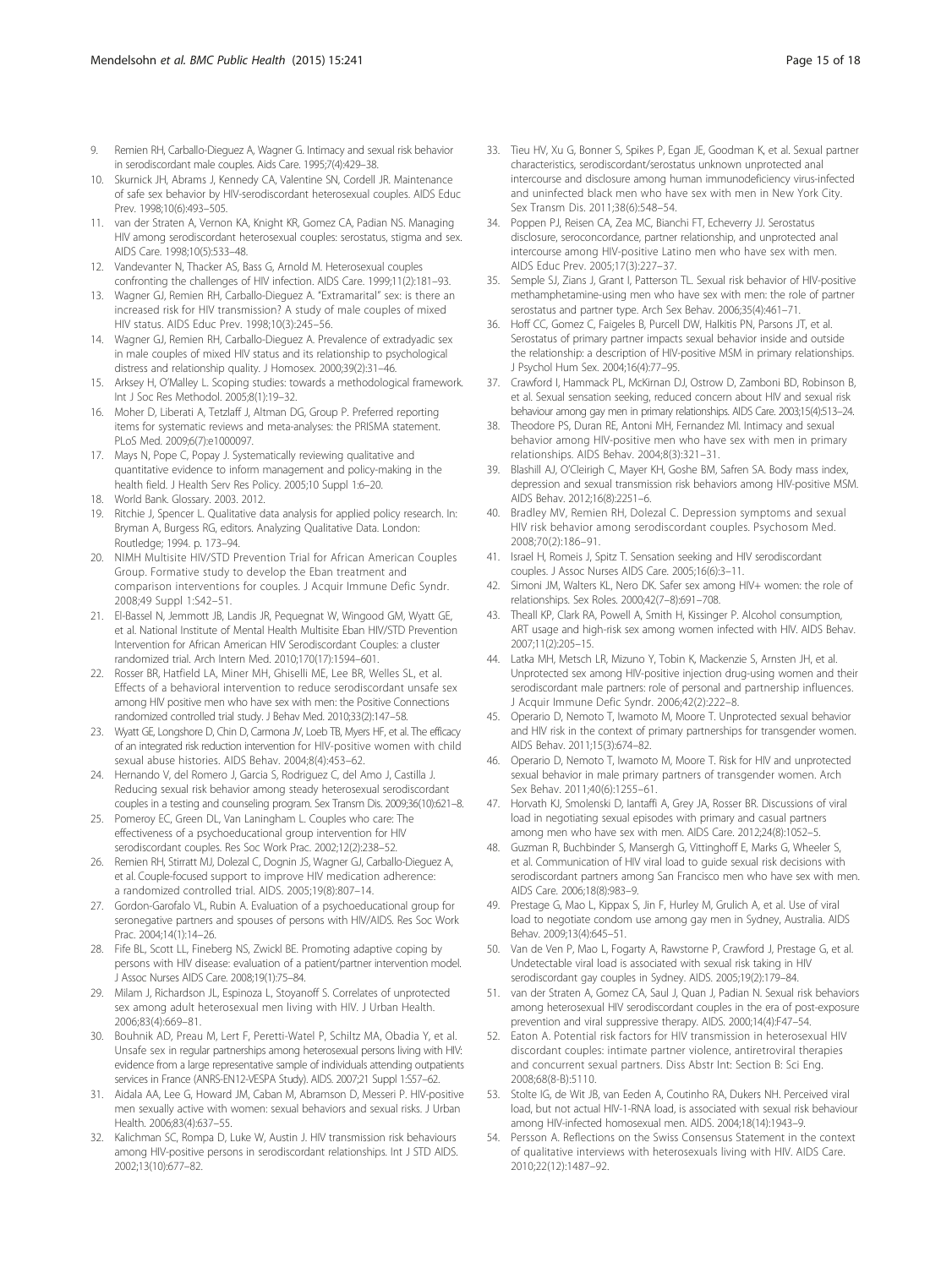- <span id="page-15-0"></span>55. Kippax S, Noble J, Prestage G, Crawford JM, Campbell D, Baxter D, et al. Sexual negotiation in the AIDS era: negotiated safety revisited. AIDS. 1997;11(2):191–7.
- 56. Elford J, Bolding G, Maguire M, Sherr L. Sexual risk behaviour among gay men in a relationship. AIDS. 1999;13(11):1407–11.
- 57. Hoff CC, Chakravarty D, Beougher SC, Darbes LA, Dadasovich R, Neilands TB. Serostatus differences and agreements about sex with outside partners among gay male couples. AIDS Educ Prev. 2009;21(1):25–38.
- 58. Ostrow DG, Silverberg MJ, Cook RL, Chmiel JS, Johnson L, Li X, et al. Prospective study of attitudinal and relationship predictors of sexual risk in the multicenter AIDS cohort study. AIDS Behav. 2008;12(1):127–38.
- 59. Chakravarty D, Hoff CC, Neilands TB, Darbes LA. Rates of testing for HIV in the presence of serodiscordant UAI among HIV-negative gay men in committed relationships. AIDS Behav. 2012;16(7):1944–8.
- 60. NIMH Multisite HIV/STD Prevention Trial for African American Couples Group. Concordant and discordant reports on shared sexual behaviors and condom use among African American serodiscordant couples in four cities. AIDS Behav. 2010;14(5):1011–22.
- 61. Fox J, Alsop A, Elam G, Green J, Weber J, Ward H, et al. Understanding HIV-risk behaviour in HIV-serodiscordant couples - A novel approach (15th Annual Conference of the British HIV Association Liverpool United Kingdom). HIV Med. 2009;10:54.
- 62. Crawford JM, Rodden P, Kippax S, Van de Ven P. Negotiated safety and other agreements between men in relationships: risk practice redefined. Int J STD AIDS. 2001;12(3):164–70.
- 63. Hoff CC, Beougher SC. Sexual agreements among gay male couples. Arch Sex Behav. 2010;39(3):774–87.
- 64. Cusick L, Rhodes T. Sustaining sexual safety in relationships: HIV positive people and their sexual partners. Cult Health Sex. 2000;2(4):473–87.
- 65. Davis M, Flowers P. Love and HIV serodiscordance in gay men's accounts of life with their regular partners. Cult Health Sex. 2011;13(7):737–49.
- 66. Rhodes T, Cusick L. Love and intimacy in relationship risk management: HIV positive people and their sexual partners. Soc Health Ill. 2000;22(1):1–26.
- 67. Xia Q, Molitor F, Osmond DH, Tholandi M, Pollack LM, Ruiz JD, et al. Knowledge of sexual partner's HIV serostatus and serosorting practices in a California population-based sample of men who have sex with men. AIDS. 2006;20(16):2081–9.
- 68. Liu C, Hu H, Goparaju L, Plankey M, Bacchetti P, Weber K, et al. Sexual serosorting among women with or at risk of HIV infection. AIDS Behav. 2011;15(1):9–15.
- 69. Dave SS, Stephenson J, Mercey DE, Panahmand N, Jungmann E. Sexual behaviour, condom use, and disclosure of HIV status in HIV infected heterosexual individuals attending an inner London HIV clinic. Sex Transm Infect. 2006;82(2):117–9. discussion 119–120.
- 70. Hart TA, Wolitski RJ, Purcell DW, Parsons JT, Gomez CA, Seropositive Urban Men's Study T. Partner awareness of the serostatus of HIV-seropositive men who have sex with men: impact on unprotected sexual behavior. AIDS Behav. 2005;9(2):155–66.
- 71. Gosselin JT, Sauer MV. Life after HIV: examination of HIV serodiscordant couples' desire to conceive through assisted reproduction. AIDS Behav. 2011;15(2):469–78.
- 72. Fletcher FE. A qualitative approach to understanding pregnancy intentions among Black women living with HIV in South Carolina. Diss Abstr Int: Section B: Sci Eng. 2012;72(11-B):6700.
- 73. Noestlinger C, Desjardins F. Child desire in women and men living with HIV attending HIV outpatient clinics: evidence from a European multicentre study (12th Congress of the European Society of Contraception and Reproductive Health Athens Greece). Eur J Contracept Reprod Health Care. 2012;17:S83.
- 74. Kelly C, Lohan M, Alderdice F, Spence D. Negotiation of risk in sexual relationships and reproductive decision-making amongst HIV sero-different couples. Cult Health Sex. 2011;13(7):815–27.
- 75. Sunderam S, Hollander L, Macaluso M, Vucetich A, Jamieson DJ, Osimo F, et al. Safe conception for HIV discordant couples through sperm-washing: experience and perceptions of patients in Milan, Italy. Reprod Health Matters. 2008;16(31):211–9.
- 76. Persson A. Sero-silence and sero-sharing: managing HIV in serodiscordant heterosexual relationships. AIDS Care. 2008;20(4):503–6.
- 77. Persson A. HIV-negativity in serodiscordant relationships: the absence, enactment, and liminality of serostatus identity. Med Anthropol. 2011;30(6):569–90.
- 78. Palmer R, Bor R. The challenges to intimacy and sexual relationships for gay men in HIV serodiscordant relationships: a pilot study. J Marital Fam Ther. 2001;27(4):419–31.
- 79. Gaskins S. Issues for women with heterosexually transmitted HIV disease. AIDS Patient Care STDS. 1999;13(2):89–96.
- 80. Kalichman SC, Nachimson D. Self-efficacy and disclosure of HIV-positive serostatus to sex partners. Health Psychol. 1999;18(3):281-7
- 81. Niccolai LM, Farley TA, Ayoub MA, Magnus M, Kissinger PJ. HIV-infected persons knowledge of their sexual partners' HIV status. AIDS Educ Prev. 2002;14(3):183–9.
- 82. Parsons JT, Missildine W, Van Ora J, Purcell DW, Gomez CA, Seropositive Urban Drug Injectors S. HIV serostatus disclosure to sexual partners among HIV-positive injection drug users. AIDS Patient Care STDS. 2004;18(8):457–69.
- Sullivan K. Male self-disclosure of HIV infection to sex partners: a Hawaii-based sample. J Assoc Nurses AIDS Care. 2009;20(6):442–57.
- 84. Cusick L, Rhodes T. The process of disclosing positive HIV status: findings from qualitative research. Cult Health Sex. 1999;1(1):3–18.
- 85. Sowell RL, Seals BF, Phillips KD, Julious CH. Disclosure of HIV infection: how do women decide to tell? Health Educ Res. 2003;18(1):32–44.
- 86. Bairan A, Taylor GA, Blake BJ, Akers T, Sowell R, Mendiola Jr R. A model of HIV disclosure: disclosure and types of social relationships. J Am Acad Nurse Pract. 2007;19(5):242–50.
- 87. Chin D, Kroesen KW. Disclosure of HIV infection among Asian/Pacific Islander American women: cultural stigma and support. Cult Divers Ethnic Minor Psychol. 1999;5(3):222–35.
- 88. Greenberg JD. The impact of disclosure of mixed HIV status on social support, relationship satisfaction, and psychological distress for male mixed status couples. In: Dissertation/Thesis. New York: Fordham University; 2001.
- 89. Wagner GJ, Remien RH, Carballo-Dieguez A, Dolezal C. Correlates of adherence to combination antiretroviral therapy among members of HIV-positive mixed status couples. AIDS Care. 2002;14(1):105–9.
- 90. Johnson MO, Dilworth SE, Neilands TB. Partner reports of patients' HIV treatment adherence. J Acquir Immune Defic Syndr. 2011;56(4):e117–8.
- 91. Wrubel J, Stumbo S, Johnson MO. Male same sex couple dynamics and received social support for HIV medication adherence. J Soc Pers Relat. 2010;27(4):553–72.
- 92. Knowlton AR, Yang C, Bohnert A, Wissow L, Chander G, Arnsten JA. Informal care and reciprocity of support are associated with HAART adherence among men in Baltimore, MD, USA. AIDS Behav. 2011;15(7):1429–36.
- 93. Wrubel J, Stumbo S, Johnson MO. Antiretroviral medication support practices among partners of men who have sex with men: a qualitative study. AIDS Patient Care STDS. 2008;22(11):851–8.
- 94. Knowlton AR, Yang C, Bohnert A, Wissow L, Chander G, Arnsten JA. Main partner factors associated with worse adherence to HAART among women in Baltimore, Maryland: a preliminary study. AIDS Care. 2011;23(9):1102–10.
- 95. Stirratt MJ, Remien RH, Smith A, Copeland OQ, Dolezal C, Krieger D, et al. The role of HIV serostatus disclosure in antiretroviral medication adherence. AIDS Behav. 2006;10(5):483–93.
- 96. Peretti-Watel P, Spire B, Schiltz MA, Bouhnik AD, Heard I, Lert F, et al. Vulnerability, unsafe sex and non-adherence to HAART: evidence from a large sample of French HIV/AIDS outpatients. Soc Sci Med. 2006;62(10):2420–33.
- 97. Doyal L, Anderson J. 'My fear is to fall in love again…' how HIV-positive African women survive in London. Soc Sci Med. 2005;60(8):1729–38.
- 98. Crane J, Quirk K, van der Straten A. "Come back when you"re dying:" the commodification of AIDS among California's urban poor. Soc Sci Med. 2002;55(7):1115–27.
- 99. NIMH Multisite HIV/STD Prevention Trial for African American Couples Group. Prevalence of child and adult sexual abuse and risk taking practices among HIV serodiscordant African-American couples. AIDS Behav. 2010;14(5):1032–44.
- 100. Myers HF, Wyatt GE, Loeb TB, Carmona JV, Warda U, Longshore D, et al. Severity of child sexual abuse, post- traumatic stress and risky sexual behaviors among HIV-positive women. AIDS Behav. 2006;10(2):191–9.
- 101. Haas SM. Social support as relationship maintenance in gay male couples coping with HIV or AIDS. J Soc Pers Relat. 2002;19(1):87–111.
- 102. Baeten JM, Haberer JE, Liu AY, Sista N. Preexposure prophylaxis for HIV prevention: where have we been and where are we going? J Acquir Immune Defic Syndr. 2013;63 Suppl 2:S122–9.
- 103. Gupta RK, Wainberg MA, Brun-Vezinet F, Gatell JM, Albert J, Sonnerborg A, et al. Oral antiretroviral drugs as public health tools for HIV prevention: global implications for adherence, drug resistance, and the success of HIV treatment programs. J Infect Dis. 2013;207 Suppl 2:S101–6.
- 104. Wilson TE, Feldman J, Vega MY, Gandhi M, Richardson J, Cohen MH, et al. Acquisition of new sexual partners among women with HIV infection: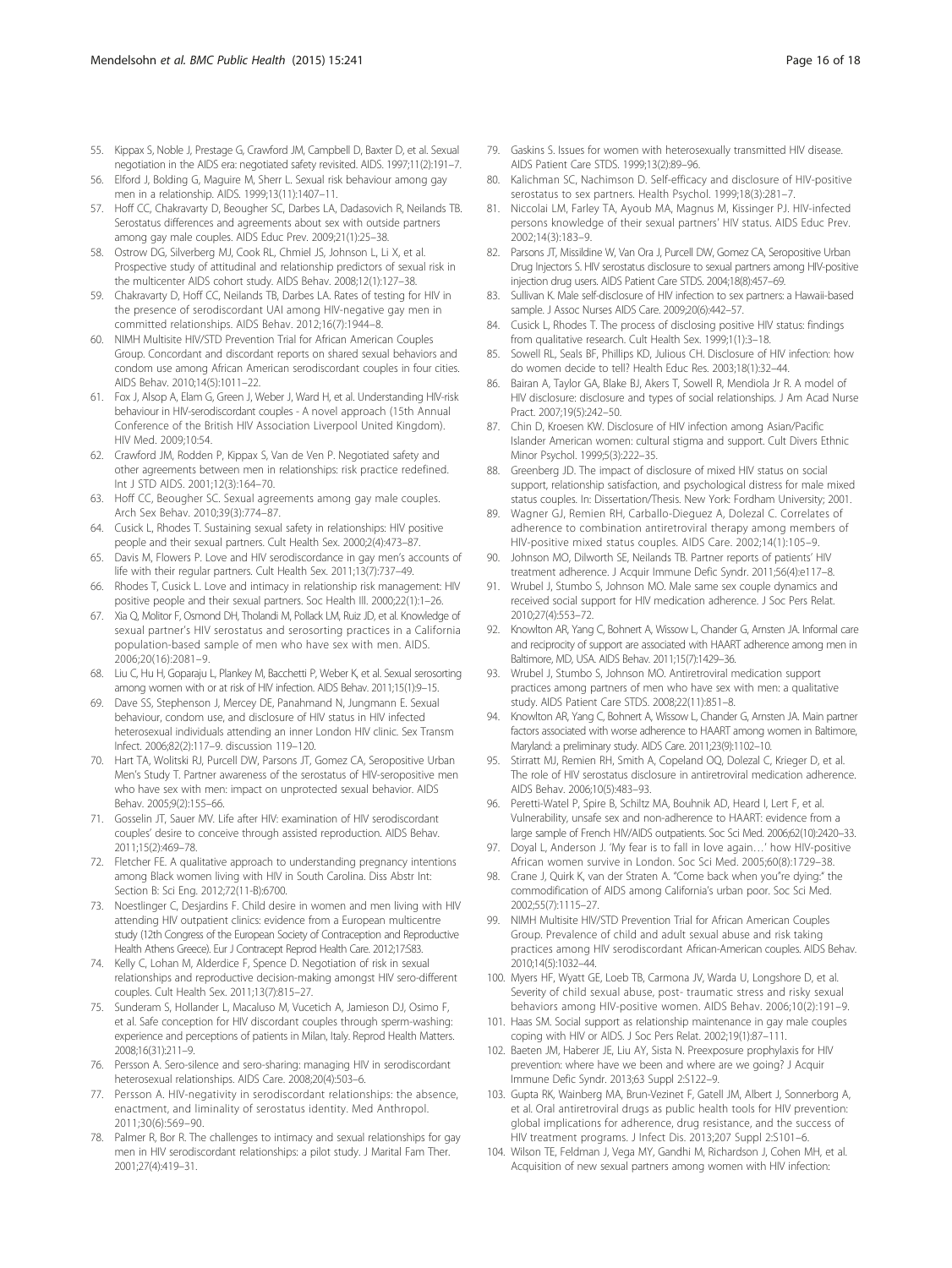<span id="page-16-0"></span>patterns of disclosure and sexual behavior within new partnerships. AIDS Educ Prev. 2007;19(2):151–9.

- 105. Ostrow DE, Fox KJ, Chmiel JS, Silvestre A, Visscher BR, Vanable PA, et al. Attitudes towards highly active antiretroviral therapy are associated with sexual risk taking among HIV-infected and uninfected homosexual men. AIDS. 2002;16(5):775–80.
- 106. Auerbach J, Parkhurst J, Cáceres C. Addressing social drivers of HIV/AIDS for the long-term response: conceptual and methodological considerations. Glob Public Health. 2011;6 Suppl 3:S293–309.
- 107. Lazzarini Z, Galletly CL, Mykhalovskiy E, Harsono D, O'Keefe E, Singer M, et al. Criminalization of HIV transmission and exposure: research and policy agenda. Am J Public Health. 2013;103(8):1350–3.
- 108. Branson BM, Handsfield HH, Lampe MA, Janssen RS, Taylor AW, Lyss SB, et al. Revised recommendations for HIV testing of adults, adolescents, and pregnant women in health-care settings. MMWR Recomm Rep. 2006;55(RR-14):1–17. quiz CE11-14.
- 109. Moyer VA, U. S. Preventive Services Task Force. Screening for HIV: U.S. Preventive Services Task Force Recommendation Statement. Ann Intern Med. 2013;159(1):51–60.
- 110. Purcell DW, Mizuno Y, Smith DK, Grabbe K, Courtenay-Quick C, Tomlinson H, et al. Incorporating couples-based approaches into HIV prevention for gay and bisexual men: opportunities and challenges. Arch Sex Behav. 2014;43(1):35–46.
- 111. Elford J, Ibrahim F, Bukutu C, Anderson J. Disclosure of HIV status: the role of ethnicity among people living with HIV in London. J Acquir Immune Defic Syndr. 2008;47(4):514–21.
- 112. Asander AS, Bjorkman A, Belfrage E, Faxelid E. HIV-infected African parents living in Stockholm, Sweden: disclosure and planning for their children's future. Health Soc Work. 2009;34(2):107–15.
- 113. Centers for Disease Control and Prevention: HIV among African Americans. Atlanta; 2013. [http://www.cdc.gov/hiv/pdf/risk\\_HIV\\_AAA.pdf](http://www.cdc.gov/hiv/pdf/risk_HIV_AAA.pdf)
- 114. US Census Bureau: Same-sex couple households. Washington DC; 2011. <http://www.census.gov/prod/2011pubs/acsbr10-03.pdf>
- 115. Aoki E. An Interpersonal and Intercultural Embrace: A Letter of Reflection on My Gay Male Relational Connections, Relationship Therapy with Same-Sex Couples. 2004. p. 111–21.
- 116. Beckerman NL, Letteney S, Lorber K. Key emotional issues for couples of mixed HIV status. Soc Work Health Care. 2000;31(4):25–41.
- 117. Beckerman NL. Serodiscordant couples in the age of combination therapies: challenges and coping patterns. J HIV AIDS Soc Serv. 2002;1(3):67–80.
- 118. Beckerman NL. Couples coping with discordant HIV status. AIDS Patient Care STDS. 2002;16(2):55–9.
- 119. Beckerman NL, Auerbach C. Couples of mixed HIV status: psychosocial issues affecting intimacy. J Couple Relatsh Ther. 2002;1(4):73–85.
- 120. Brooks RA, Kaplan RL, Lieber E, Landovitz RJ, Lee SJ, Leibowitz AA. Motivators, concerns, and barriers to adoption of preexposure prophylaxis for HIV prevention among gay and bisexual men in HIV-serodiscordant male relationships. AIDS Care. 2011;23(9):1136–45.
- 121. Brooks RA, Landovitz RJ, Kaplan RL, Lieber E, Lee SJ, Barkley TW. Sexual risk behaviors and acceptability of HIV pre-exposure prophylaxis among HIV-negative gay and bisexual men in serodiscordant relationships: a mixed methods study. AIDS Patient Care STDS. 2012;26(2):87–94.
- 122. Buchacz K, van der Straten A, Saul J, Shiboski SC, Gomez CA, Padian N. Sociodemographic, behavioral, and clinical correlates of inconsistent condom use in HIV-serodiscordant heterosexual couples. J Acquir Immune Defic Syndr. 2001;28(3):289–97.
- 123. Chen JL, Philips KA, Kanouse DE, Collins RL, Miu A. Fertility desires and intentions of HIV-positive men and women. Fam Plann Perspect. 2001;33(4):144. –152, 165.
- 124. Coll O, Azulay M, Newell ML, Vidal R, Cararach V, Vanrell JA. HIV-serodiscordant couples seeking assisted reproduction. Prenat Neonatal Med. 1999;4(5):362–7.
- 125. Cooney G, Cohen C, Day S. Understanding the sexual and reproductive health needs of women living with HIV. Abstract P19, HIV Medicine. 2009;10(supplement 1):11–56.
- 126. Corbett AM, Dickson-Gomez J, Hilario H, Weeks MR. A little thing called love: condom use in high-risk primary heterosexual relationships. Perspect Sex Reprod Health. 2009;41(4):218–24.
- 127. Cranson DA, Caron SL. An investigation of the effects of HIV on the sex lives of infected individuals. AIDS Educ Prev. 1998;10(6):506–22.
- 128. Crawford JM, Kippax SC, Mao L, Van de Ven PG, Prestage GP, Grulich AE, et al. Number of risk acts by relationship status and partner serostatus:

findings from the HIM cohort of homosexually active men in Sydney, Australia. AIDS Behav. 2006;10(3):325–31.

- 129. Crosby R, Holtgrave DR, Stall R, Peterson JL, Shouse L. Differences in HIV risk behaviors among black and white men who have sex with men. Sex Transm Dis. 2007;34(10):744–8.
- 130. Davidovich U, de Wit J, Albrecht N, Geskus R, Stroebe W, Coutinho R. Increase in the share of steady partners as a source of HIV infection: a 17-year study of seroconversion among gay men. AIDS. 2001;15(10):1303–8.
- 131. Dolezal C, Remien RH, Wagner GJ, Carballo-Dieguez A, Hung Y. Alcohol, marijuana, cocaine use, and relationship quality among HIV serodiscordant male couples. Am J Drug Alcohol Abuse. 2005;31(4):593–600.
- 132. Eaton LA, West TV, Kenny DA, Kalichman SC. HIV transmission risk among HIV seroconcordant and serodiscordant couples: dyadic processes of partner selection. AIDS Behav. 2009;13(2):185–95.
- 133. Eaton A, van Der Straten A. Concurrent sexual partnerships among individuals in HIV sero-discordant heterosexual couples. Int J STD AIDS. 2009;20(10):679–82.
- 134. NIMH Multisite HIV/STD Prevention Trial for African American Couples Group. The contribution of male and female partners' substance use to sexual risks and STDs among African American HIV serodiscordant couples. AIDS Behav. 2010;14(5):1045–54.
- 135. NIMH Multisite HIV/STD Prevention Trial for African American Couples Group. Risky sexual behavior and correlates of STD prevalence among African American HIV serodiscordant couples. AIDS Behav. 2010;14(5):1023–31.
- 136. Estes JL. HIV-serodiscordant couples: adjustment and adaptation responses to living with HIV-infection. Diss Abstr Int Section A: Hum Soc Sci. 1997;58(5-A):1939.
- 137. Galvan FH, Collins R, Kanouse DE, Burnam MA, Paddock SM, Beckman R, et al. Abuse in the close relationships of people with HIV. AIDS Behav. 2004;8(4):441–51.
- 138. Gielen AC, McDonnell KA, Burke JG, O'Campo P. Women's lives after an HIV-positive diagnosis: disclosure and violence. Matern Child Health J. 2000;4(2):111–20.
- 139. Guy RJ, Spelman T, Stoove M, El-Hayek C, Goller J, Fairley CK, et al. Risk factors for HIV seroconversion in men who have sex with men in Victoria, Australia: results from a sentinel surveillance system. Sex Health. 2011;8(3):319–29.
- 140. Heard I, Potard V, Costagliola D, Kazatchkine MD. Contraceptive use in HIV-positive women. J Acquir Immune Defic Syndr. 2004;36(2):714–20.
- 141. Heard I, Sitta R, Lert F, Group VS. Reproductive choice in men and women living with HIV: evidence from a large representative sample of outpatients attending French hospitals (ANRS-EN12-VESPA Study). AIDS. 2007;21 Suppl 1:S77–82.
- 142. Hotton A, Gratzer B, Pohl D, Mehta SD. Serosorting behaviours and beliefs among MSM at an urban LGBT Health Center (19th Biennial Conference of the International Society for Sexually Transmitted Diseases Research Quebec City, QC Canada). Sex Transm Infect. 2011;87:A62–3.
- 143. Hunt WK, Myers H, Dyche M. Living with risk: male partners of HIV-positive women. Cult Divers Ethnic Minor Psychol. 1999;5(3):276–86.
- 144. Jarman M, Walsh S, De Lacey G. Keeping safe, keeping connected: a qualitative study of HIV-positive women's experiences of partner relationships. Psychol Health. 2005;20(4):533–51.
- 145. Kalichman SC. Psychological and social correlates of high-risk sexual behaviour among men and women living with HIV/AIDS. AIDS Care. 1999;11(4):415–27.
- 146. Klein J, Pena JE, Thornton MH, Sauer MV. Understanding the motivations, concerns, and desires of human immunodeficiency virus 1-serodiscordant couples wishing to have children through assisted reproduction. Obstet Gynecol. 2003;101(5 Pt 1):987–94.
- 147. Knight KR, Purcell D, Dawson-Rose C, Halkitis PN, Gomez CA, Seropositive Urban Injectors Study T. Sexual risk taking among HIV-positive injection drug users: contexts, characteristics, and implications for prevention. AIDS Educ Prev. 2005;17(1 Suppl A):76–88.
- 148. Lopez EJ, Jones DL, Villar-Loubet OM, Arheart KL, Weiss SM. Violence, coping, and consistent medication adherence in HIV-positive couples. AIDS Educ Prev. 2010;22(1):61–8.
- 149. Marks G, Crepaz N. HIV-positive men's sexual practices in the context of self-disclosure of HIV status. J Acquir Immune Defic Syndr. 2001;27(1):79–85.
- 150. Marujo AT, Correia L, Machado AI, Guerreiro C. Contraception in HIV-infected women (12th Congress of the European Society of Contraception and Reproductive Health Athens Greece). Eur J Contracept Reprod Health Care. 2012;17:S66–7.